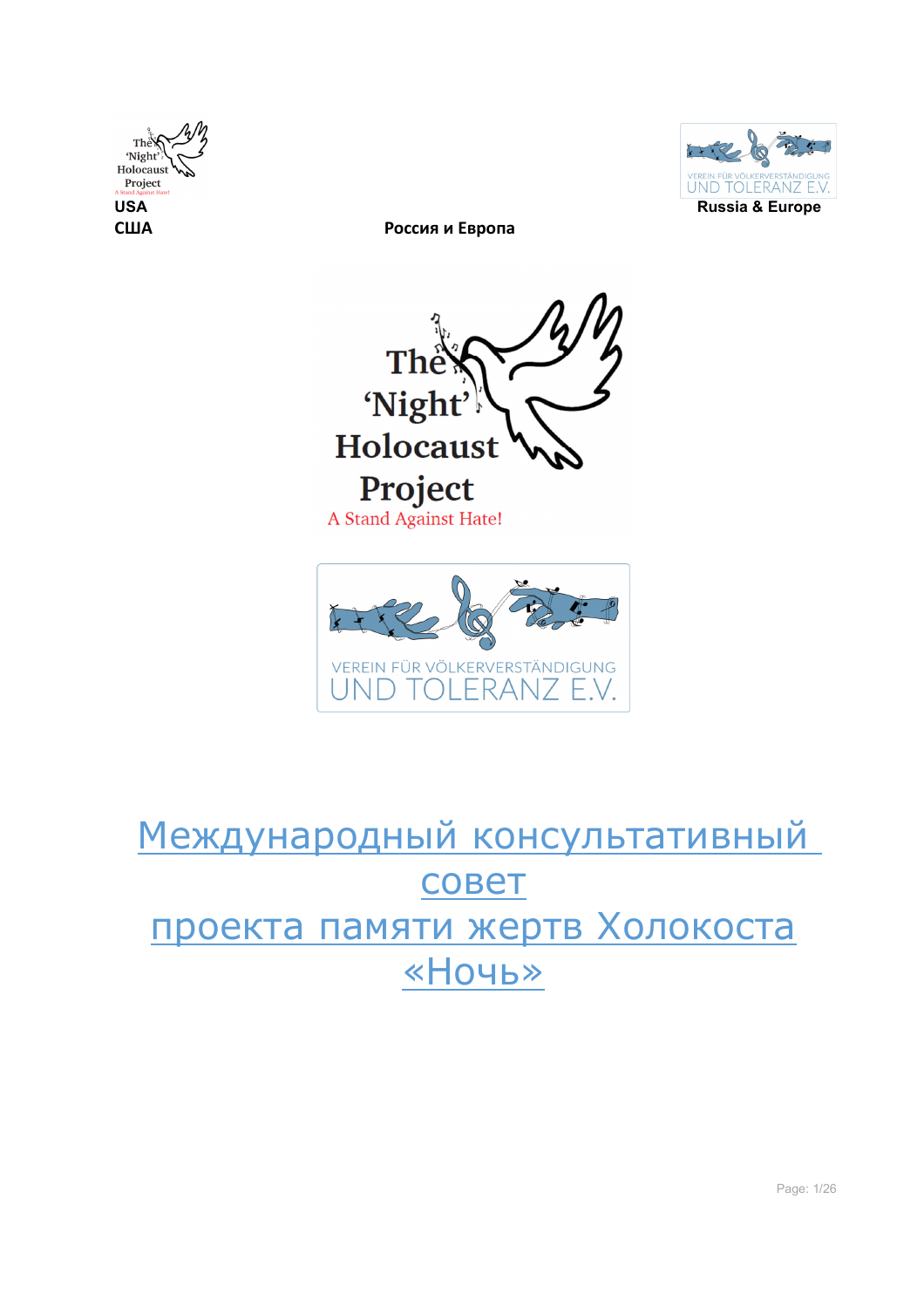





## Профессор Алан Л. Бергер

Председатель фонда семьи Раддок, профессор кафедры по изучению Холокоста во Флоридском Атлантическом университете

Директор Центра изучения духовных ценностей и насилия в мире после Освенцима

Член читательского комитета по присуждению премии им. Эли Визеля победителям конкурса этического эссе

*Crisis and Convenant: The Holocaust in American Jewish Fiction. (States University of NY Press) (1985).*

*Children of Job: American Second-Generation Witnesses to the Holocaust, (Foreword by Elie Wiesel). (States University of NY Press) (1997).*

*Second-Generation Voices: Reflections by Children of Holocaust Survivors and Perpetrators (co-edited w/Naomi Berger) (Syracuse University Press) (2001).*

*Post Holocaust Jewish/Christian Dialogue: After the Flood, before the Rainbow (*Lexington Books *(2015)*.

*Elie Wiesel - Messenger for Peace (contracted with Routledge Press - due April 3, 2017).*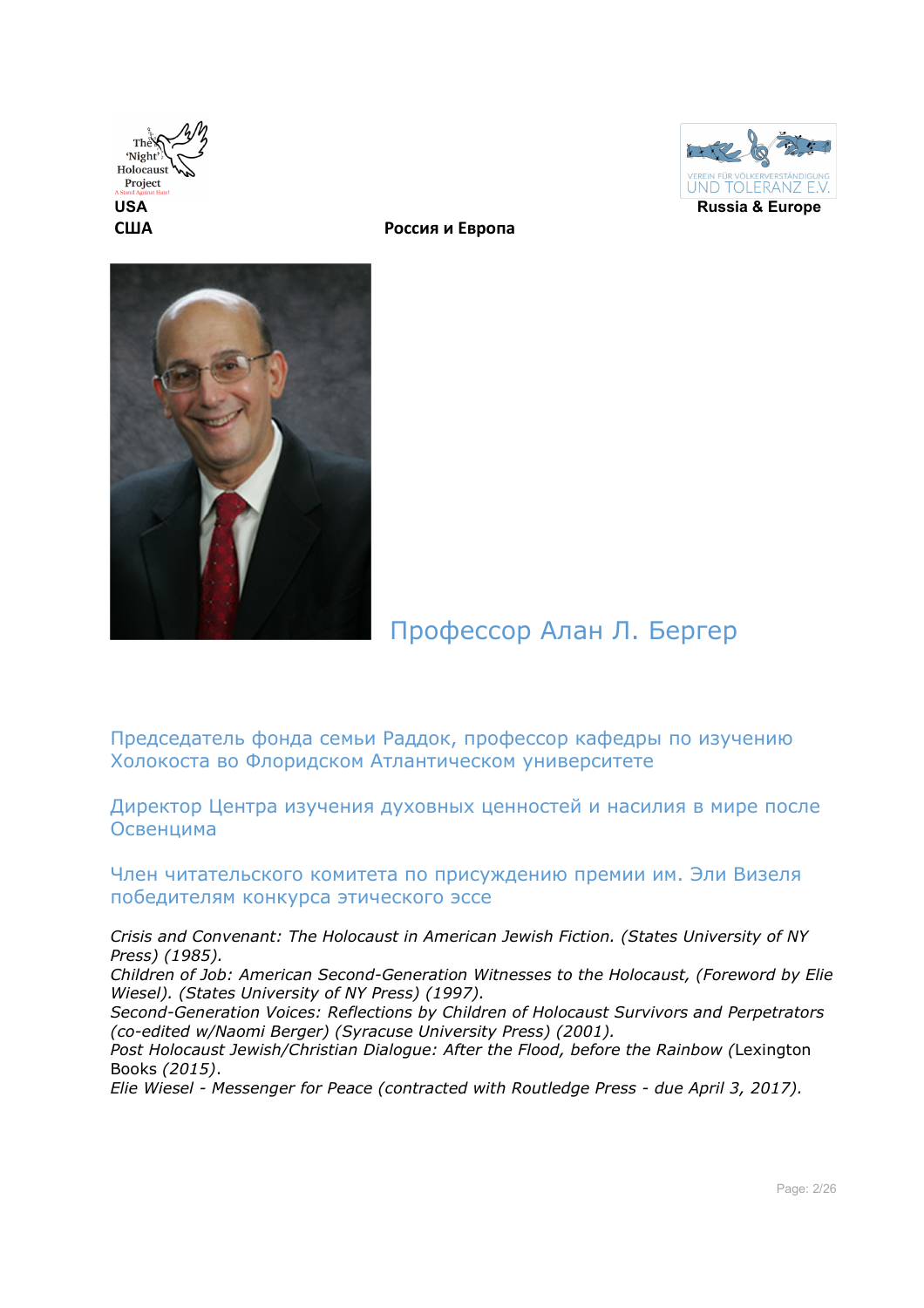





Д-р Джерри (Эзра) Гланц

### *Основатель и директор проекта памяти жертв Холокоста «Ночь»*

Dr. Jerry (Ezra) Glantz, the son of Miriam and Leib Glantz, was born in Hollywood, California in 1945. His parents realized their Zionist dream by immigrating to the newly declared independent State of Israel in 1954, and settled in the city of Tel Aviv.

He served as an officer in the IDF (Israel Defense Forces), and studied at Tel Aviv University towards a B.A. in Political Science and Labor Economics, an MBA (Business Administration) and a Doctorate in Political Science. He is currently a researcher and lecturer on Terrorism and Middle East affairs. After serving as an executive in Israel's leading Bank Hapoaalim, Glantz founded and directed two major economic entities: Shani Tal – a high-tech medical equipment company (in Tel Aviv), and Agro Andro – an ultra-modern 12,000 acres agricultural farming project (in the Bahamas).

Jerry Glantz was honored to represent the United States as an athlete in the 1976 Montreal Summer Olympic Games. He was also an accomplished aircraft pilot.

He is the proud father of Shani (movie actress and singer in L.A.) and Tomer (singer and songwriter in Israel).

In 2017 he initiated the 'Night' Holocaust Project, merging the talents of two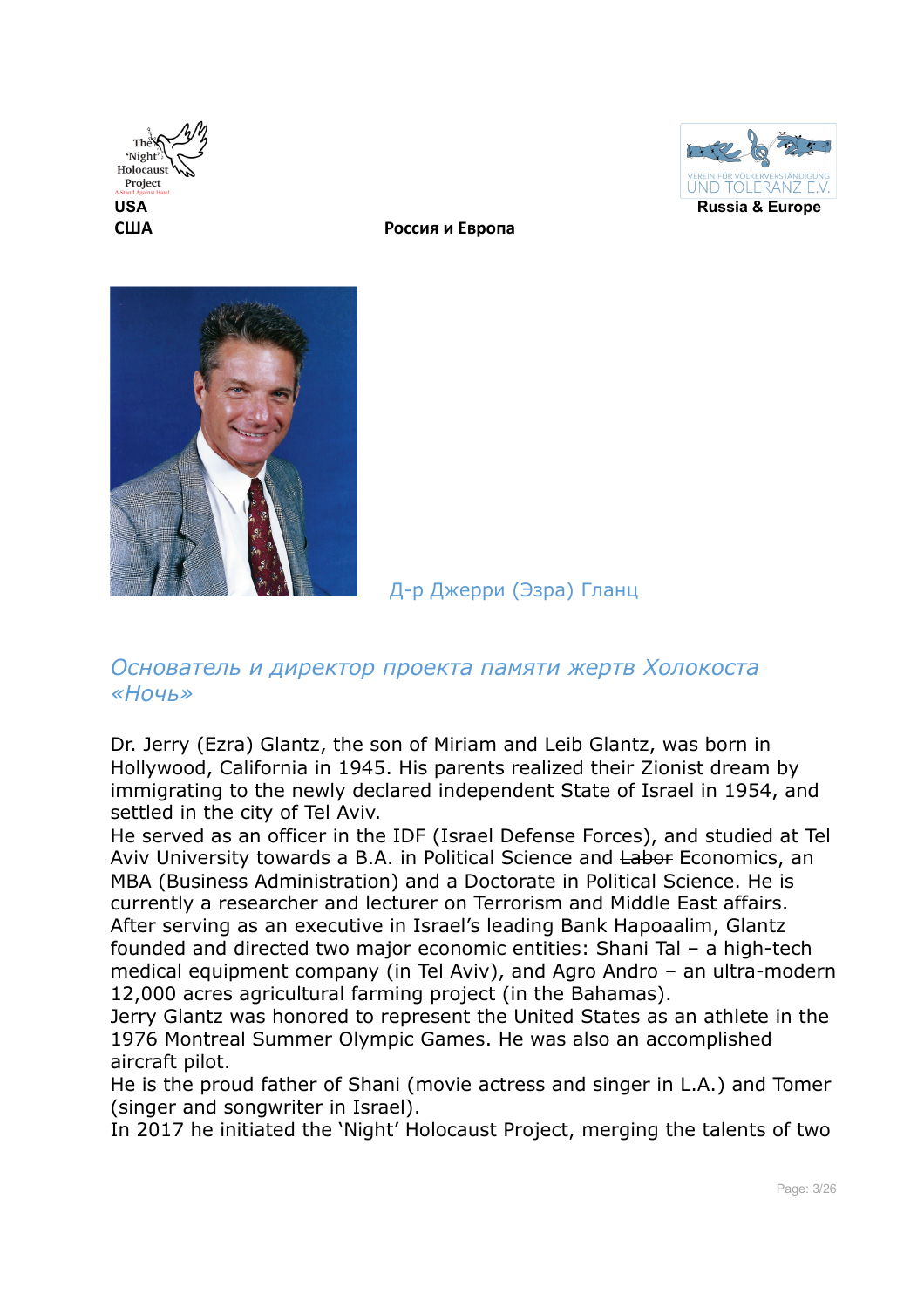



amazing individuals: the prose of Elie Wiesel, the Nobel Peace Prize Laureate, who survived as a 15-year-old from the Auschwitz death camps, and the music of Leib Glantz, widely recognized as one of the greatest Jewish musical composers of all time, as well as an outstanding cantor and performing tenor vocalist.

### Проф. Виктория Ааронс

O.R. and Eva Mitchell Distinguished Professor of Literature, Chair of Dept. of English, Trinity University, San Antonio, Texas

Third-Generation Holocaust Representation: Trauma, History, and Memory. with A.L. Berger (Northwestern UP) (2017).

Third-Generation Holocaust Narratives: Memory in Memoir and Fiction. (Lexington Books,) (2016).

A Genre of Rupture: The Literary language of the Holocaust." in Companion to Holocaust Literature. Ed. Jenni Adams. Continuum, (2014).

Memory, Conscience, and the Moral Weight of Holocaust Representation." in Ethics, Art, and Representations of the Holocaust: Eds.

J. Golomb, C. Gould and S. Gigliotti. (Lexington Books/Rowman & Littlefield) (2013). The Trauma of History in The Gates of the Forest." in Elie Wiesel: Jewish, Literary, and Moral Perspectives. Eds. S. Katz and A. Rosen (Indiana University Press) (2013).

### Г-жа Гемма Круз Аранета

A descendant of Jose Rizal — the Philippine hero who is credited with ending Spanish colonial rule.

Rizal was executed at age 37 at Fort Santiago, Manila — the only hero of the Philippines for whom a shrine has been erected. He is remembered by a national hero's day and the province of Luzon island is named after him.

Madam Gemma Cruz Araneta has authored seven books:

*Makisig, the Little Hero of Mactan*

*Hanoi Diary: Beauty and Fashion for the Filipina* (co-author) *Sentimiento: Fiction and Nostalgia Katha at Salamisim El Galeón de Manila: Un Mar de Historias* (co-author) *Stones of Faith Rizal's True Love*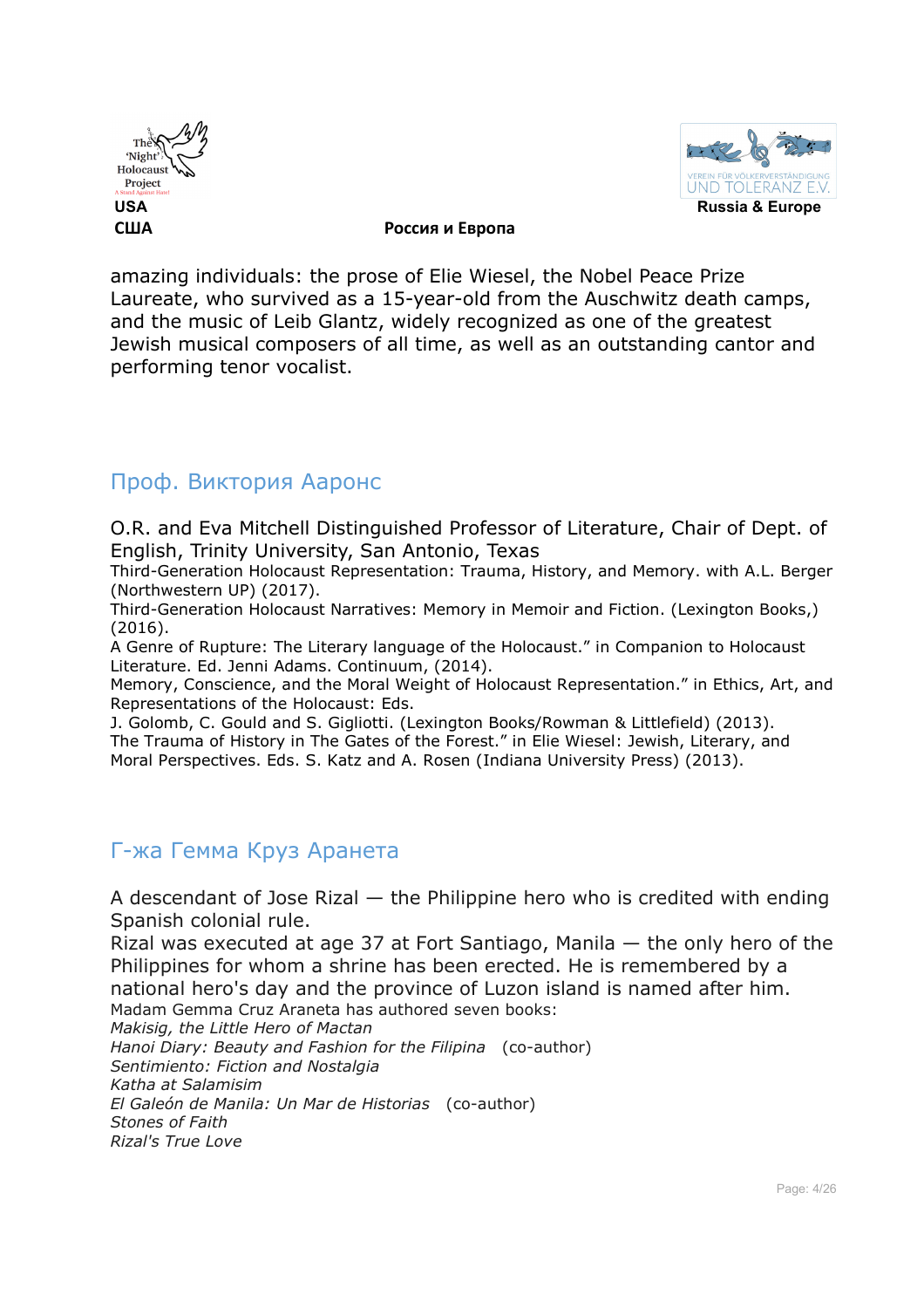



### Г-жа Уте Бертран

Member of The German Bundestag. The Bundestag Committee on Culture and the Media. The Bundestag Committee on Health. Secretary of the 18th Legislative Period of the Bundestag.

### Элия Сакакушев фон Бисмарк

Artistic Director of Villa Seligmann - The House of Jewish Music in Hannover, Germany.

International solo cellist - the Auckland Philharmonia (New Zealand), the Orquestra Sinfonica do Estado de São Paulo (Brazil), the Regensburg Philharmonic Orchestra, the Orquesta Filarmónica de Málaga in Spain. Art music producer and festival director.

### Проф. Рейнгольд Бошки

Abt. Religionspädagogik Kath.-Theol. Fakultät, Universität Tübingen. Since 2006 - Professorial Chair at the Seminar for Religious Pedagogy, Religious Adult Education and Homiletics - Roman Catholic Faculty of the University of Bonn.

PhD under the direction of Elie Wiesel.

Elie Wiesel: Den Frieden feiern. Mit einer Vorrede von Václav Havel (Herausgabe und Übersetzung), (Herder) (1991).

Trotzdem hoffen. Im Gespräch mit Johann Baptist Metz und Elie Wiesel (zus. mit Ekkehard Schuster) Mainz (Grünewald) (1993).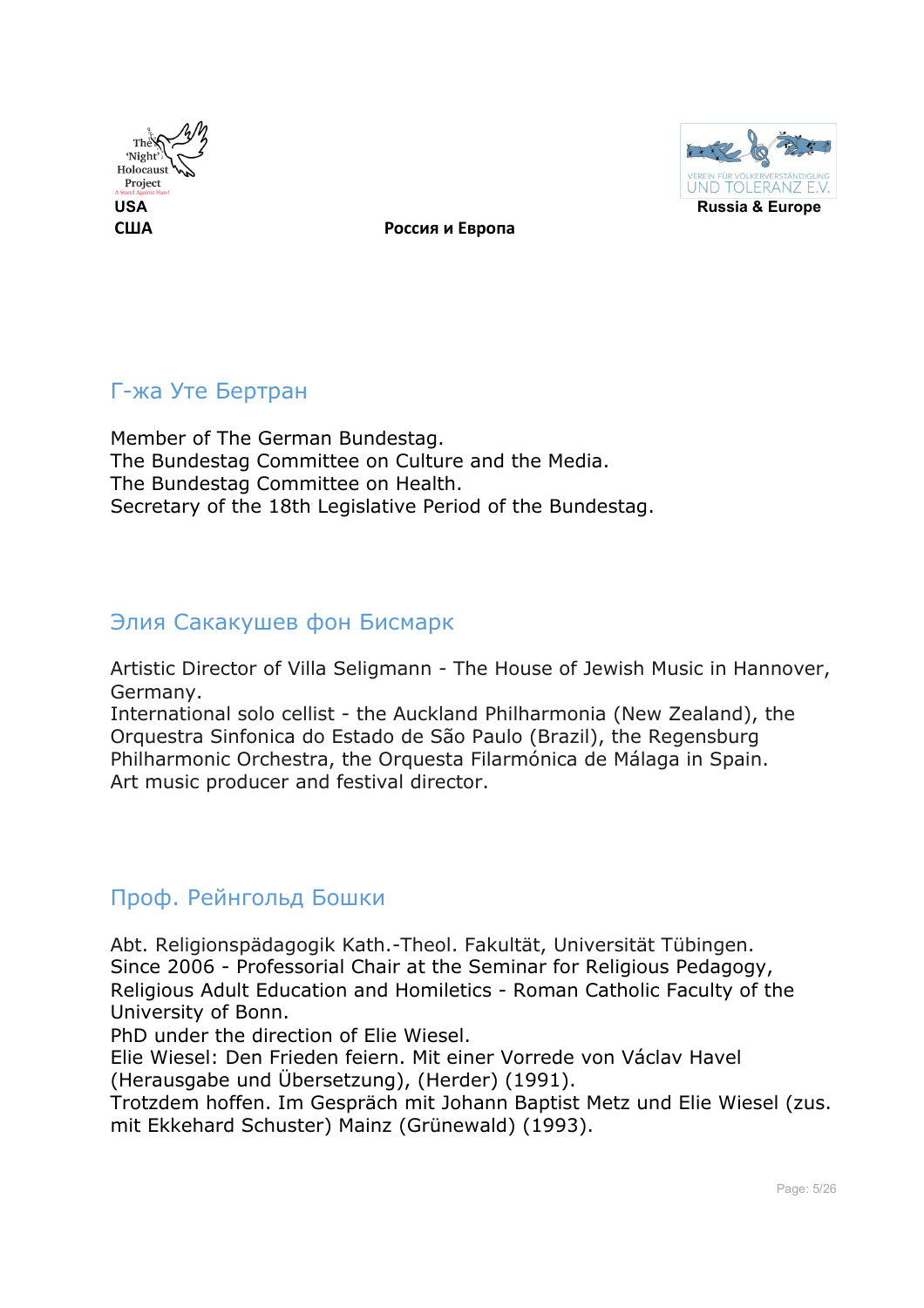



Der Schrei. Gott und Mensch im Werk von Elie Wiesel (Reihe Literatur und Theologie, Bd. 3; veröffentlichte Version der Dissertation) Mainz (Grünewald)(1994).

Das Gegenteil von Gleichgültigkeit ist Erinnerung" – Versuche zu Elie Wiesel (hg. zus. mit Dagmar Mensink) Mainz (Grünewald) (1995).

Esperar a Pesar de Todo. Johann Baptist Metz, Elie Wiesel. Conversaciones con E. Schuster y R. Boschki, (spanische Ausgabe von "Trotzdem hoffen") Madrid (1996).

Kultur Allein ist Nicht Genug. Das Werk Elie Wiesels als Herausforderung für Religion und Gesellschaft heute (hg. zus. mit Dagmar Mensink) Münster (Lit)(1998).

Hope Against Hope. Johann Baptist Metz and Elie Wiesel. Speak Out on the Holocaust (Amerikanische Ausgabe von "Trotzdem hoffen") New York (1999).

Vier Generationen Nach Auschwitz. Wie ist Erinnerungslernen heute noch möglich? (hg. zus. mit Wilhelm Schwendemann), Münster (Lit) (2009).

### Проф. Мэри К. Бойз

Dean of Academic Affairs and Skinner & McAlpin Professor of Practical Theology at Union Theological Seminary, New York.

Formerly Professor of Religious Education at Boston College for 17 years. Awarded Honorary Doctorates from four major academic institutions and significant contributor to interfaith dialogue.

### Г-жа Эдельгард Бульман

Vice-President of the German Bundestag (2013-present).

German Federal Minister of Education and Research 1998-2005).

Chairwoman of the Bundestag committee of Economics & Technology (2005- 2009).

Member of the Bundestag Committee on Foreign Affairs (2009-2013).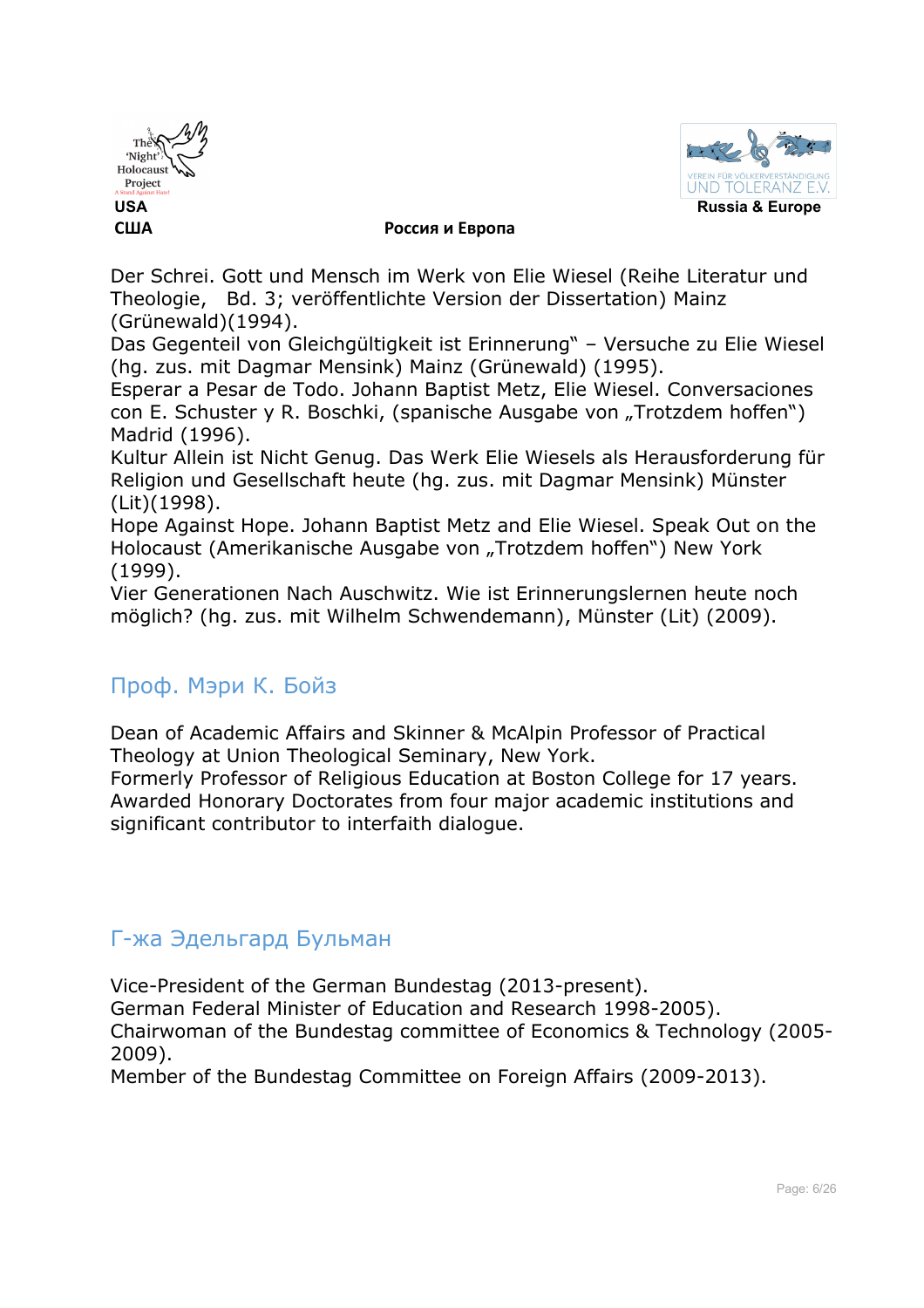



### Проф. Аарон Чехановер

Nobel Prize Laureate in Chemistry (2004)

Distinguished Research Professor in the Rappaport Faculty of Medicine & Research Institute at the Technion Institute, Haifa, Israel. Member of the Israel Academy of Sciences & Humanities, The Pontifical

Academy of Sciences, and the U.S. National Academy of Sciences.

### Д-р Филип А. Каннингем

Professor of Theology (specializing in Christian-Jewish Relations). Director of the Institute for Jewish-Catholic Relations of Saint Joseph's University, Philadelphia, PA.

President of the International Council of Christians and Jews (2014-2017). Advisory Committee on Catholic-Jewish Relations for the United States Conference of Catholic Bishops.

Secretary-Treasurer, Council of Centers on Jewish-Christian Relations (2000 - present)

Director, Institute for Jewish-Catholic Relations of Saint Joseph's University (2008-present)

Executive Director, Center for Christian-Jewish Learning, Boston College (2000-2007)

Director of the Ministry Institute, Notre Dame College (1991-2000) Author of numerous book and articles:

*Seeking Shalom: The Journey to Right Relationship between Catholics and Jews* (Eerdmans Publishing, 2015).

*Christ Jesus and the Jewish People Today: New Explorations of Theological* 

*Interrelationships* (co-edited with Joseph Sievers, Mary Boys, Hans Hermann Henrix, and Jesper Svartvik), (Eerdmans Publishing, 2011).

*The Catholic Church and the Jewish People: Recent Reflections from Rome. Co-editor (New* York: Fordham Univ. Press, 2007).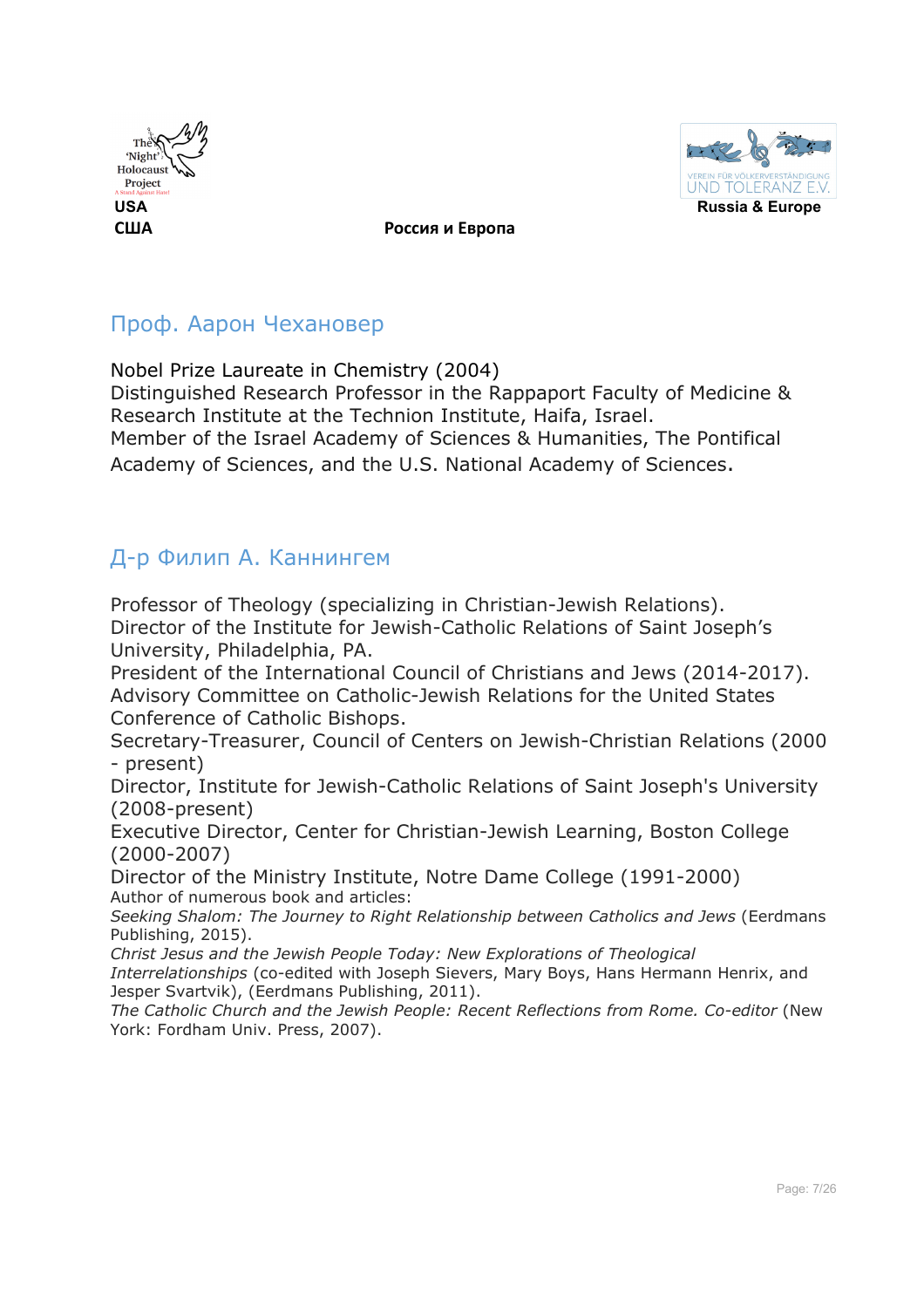



### Проф. Алан М. Дершовиц

Professor of Law at Harvard Law School, Emeritus. Author of 30 fiction and non-fiction books.

William o. Douglas ADL First Amendment Award for "Compassionate eloquent leadership and persistent advocacy in the struggle for civil and human rights.

In presenting this award in 1983, Elie Wiesel said: " If there had been a few people like Alan Dershowitz during the 1930s and 1940s, the history of European Jewry might have been different."

### Маэстро Хосе Луис Домингес

Former Resident Director of the Santiago Philharmonic Orchestra (Orquesta Filarmónica de Santiago, Chile) - 2003 until 2016.

In January 2016, awarded the Circle of Critics Award for his performances with the Symphony Orchestra of Chile.

Principal Conductor of the National Youth Symphony Orchestra of Chile now Principal Guest Conductor and Artistic Senior Advisor.

He directs countless symphonic programs each year - most recently in Berlin, Cologne, Bremen, Vienna, Prague and Bratislava.

In addition to opera, ballet and symphonic programs, he has worked on several film soundtracks.

In 2014, his Requiem oratorio, dedicated to Fernando Rosas, creator and founder of the

Foundation for Youth Orchestras of Chile, was premiered in Chile, followed by a performance in the main season of the Santiago Philharmonic Orchestra.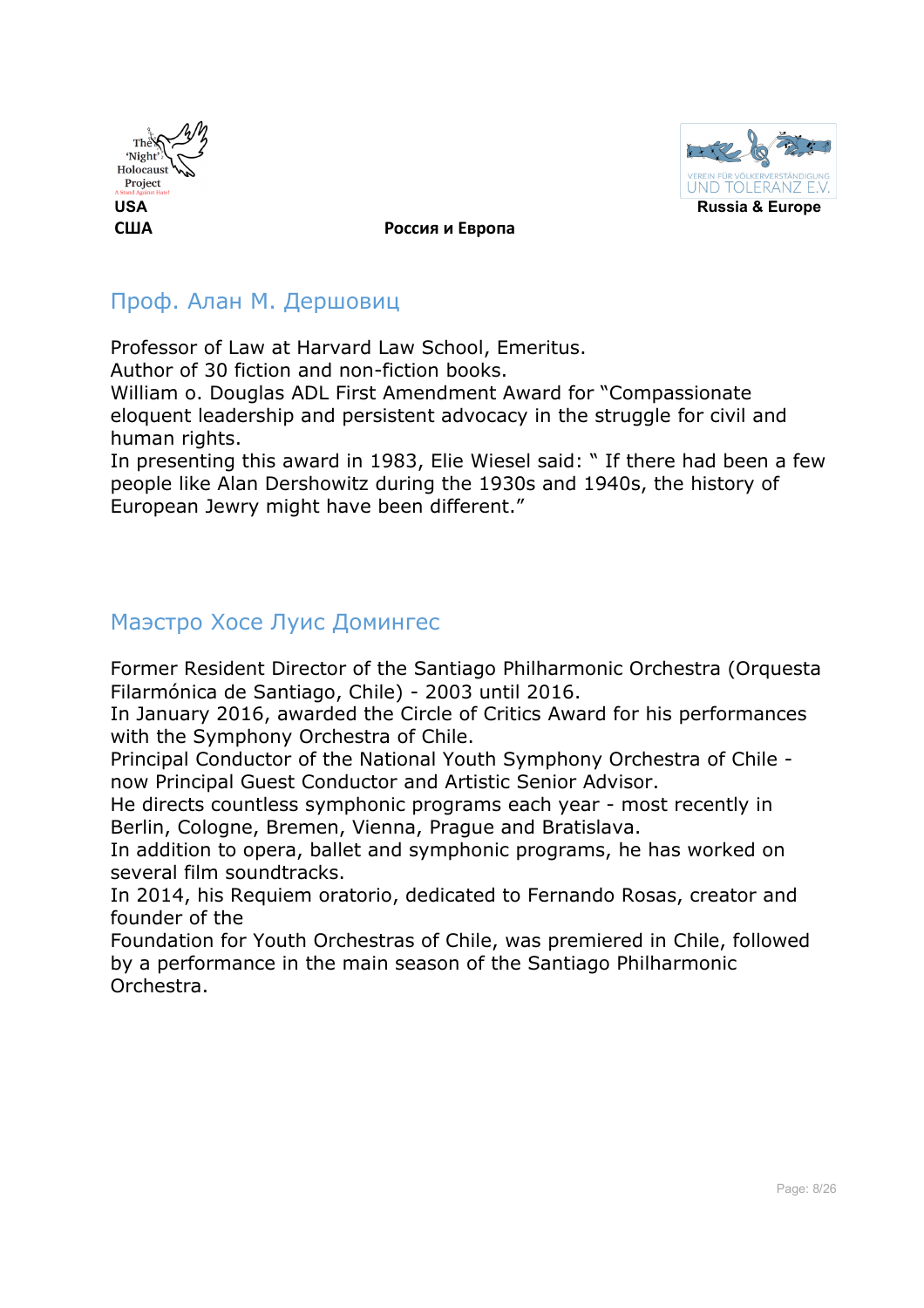



### Маэстро Аркадий Фельдман

Chief conductor and Musical Director of The Kaliningrad Symphony Orchestra, Russia.

Arkadi Feldman was awarded Honored Citizen of Kaliningrad.

He was born in 1947 in Ukraine. In 1966 he graduated from the Kaliningrad Music School.

From 1966 to 1974 he studied at the Saratov State Conservatory. From 1974 to 1986 he worked at the Novomoskovsk Music School and at the Novomoskovsk Drama Theatre as a composer and created a chamber orchestra in the city.

He composed a Symphony, trio, string quartets, works for choir, romances, children songs, a concert for piano and orchestra, a poem for cello and orchestra, preludes for piano, plays for the Russian Folk Orchestra, music for the performances of Novomoskovsk, Smolensk, Ivanovo, Pskov, Kaliningrad, and Olsztyn drama theaters.

Maestro Arkadi Feldman conducted his Kaliningrad Symphony Orchestra in all three opening concerts of the 'Night' Holocaust Project - in Kaliningrad (Russia), Vilnius (Lithuania), and Hannover (Germany).

### Эльзе Гудавичюте

Actress Elze Gudaviciute was born in Vilnius, and earned a PhD in Theatre and Film Studies from the Lithuanian Academy of

Music and Theatre in 2017.

Since 2007, Elze has performed in various Lithuanian theatres such as the Lithuanian Drama Theatre, Kaunas State Drama Theatre, Vilnius 'Lele' Theatre, Arts Printing House, Youth Theatre, and 'Keistuoliai' Theatre. Since 2008, Ms. Gudaviciute appeared in numerous films and television shows, participated in a variety of international theatre festivals across Europe, and has made numerous guest appearances in many European cities with several theatre productions.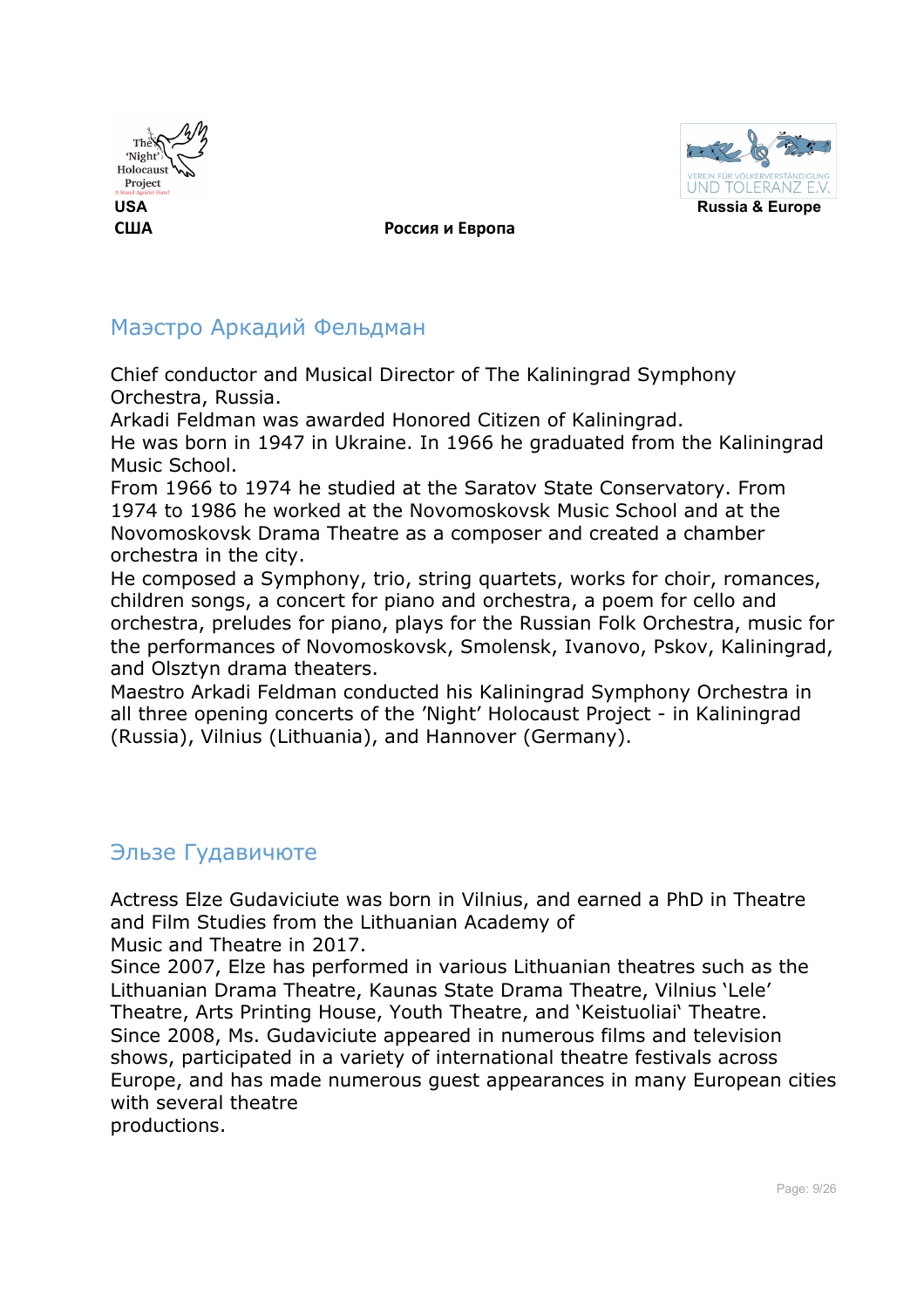



She is the recipient of the highest Lithuanian theatre award – The Golden Stage Cross (2012) for the role of Zara in Purge and the role of Olga in Expulsion, as well as The Silver Crane (2012) for the role of Egle in the film The Fortress of Sleeping

Butterflies – the highest Lithuanian film award.

Since 2013 she is employed as a leading actress at the Lithuanian National Drama Theatre.

In January 2019, Elze performed the excerpts from Elie Wiesel's memoir 'Night' at the 'Night' Concert in St. Johns Church in the city of Vilnius, Lithuania.

### Тамара Гвердцители

Born in Georgia, Tamara Gverdtsiteli became a child prodigy at a very young age.

Her exceptional musical qualities and an amazing mezzo-soprano voice, made her one of the most popular Russian singers of all time and an International superstar. She recorded her first album in 1982.

In 1989 she was awarded the title of Honored Artist of Georgia, and in 1991 - People's Artist of Georgia.

She graduated from the Tbilisi Music Conservatory, specializing in Piano and Composition.

Tamara sings in more than ten different languages. In 2018 she performed a concert in Moscow consisting of a variety of Yiddish language songs, called "Momele". She appeared in numerous concerts at Carnegie Hall in New York City.

In January 2019, Tamara performed the excerpts from Elie Wiesel's memoir 'Night' at the World Premiere of the 'Night' Concert in the Kaliningrad Dome, in the Russian city of Kaliningrad (formerly Konigsberg).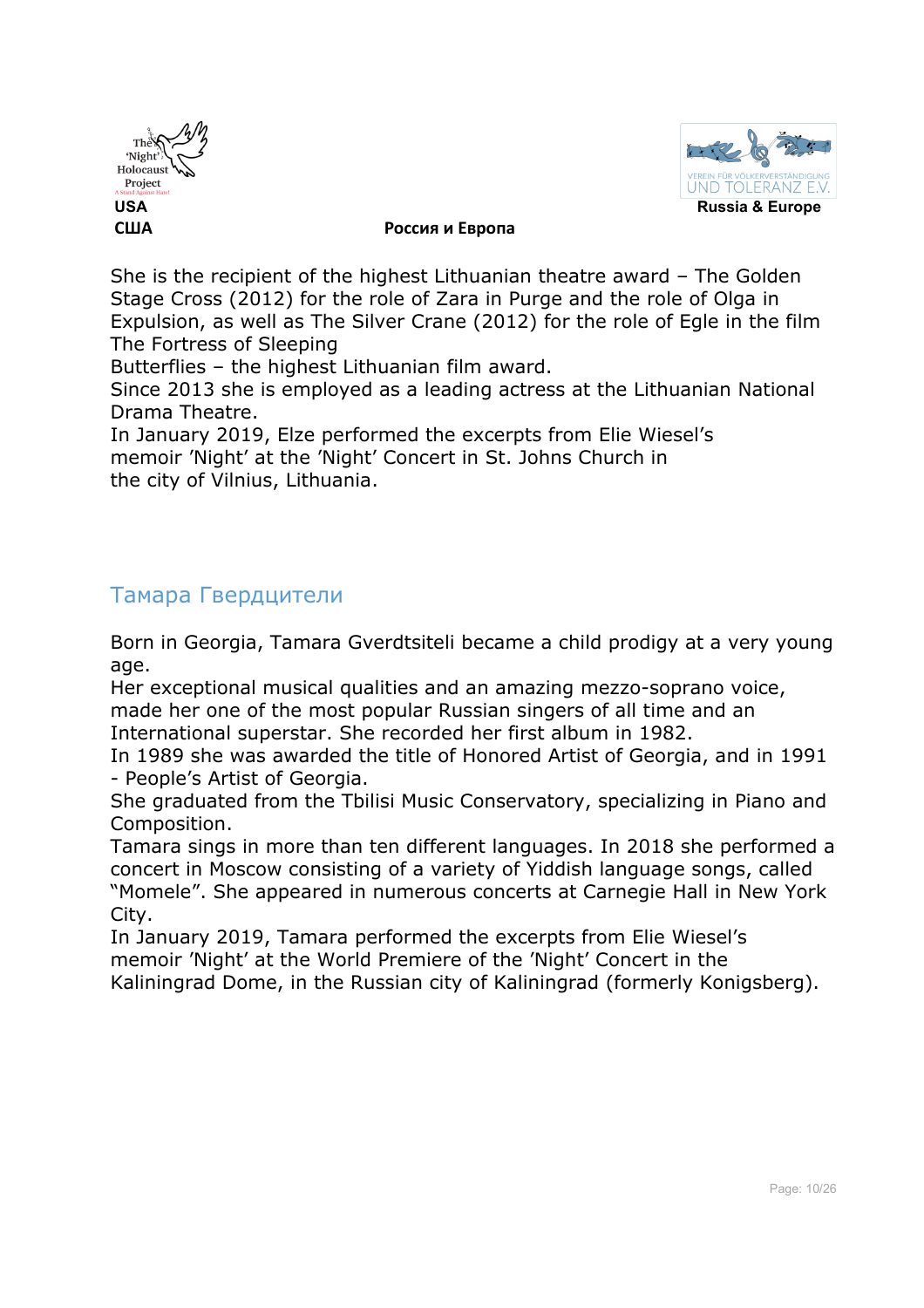



### Рабби Жюль Харлоу

Founding Editor - The Rabbinical Assembly Liturgist of numerous prominent prayerbooks. Founder of *Kehilat Beit Israel* in Lisbon, Portugal.

### Г-жа Нава Харлоу

Founding Director - Center for Ethics in Medicine - Beth Israel Medical Center, NYC.

### Кантор Нафтали Херштик

Dean and Director of the Tel Aviv Cantorial Institute (TACI), Former Chief Cantor of the Jerusalem Great Synagogue,

Worldwide authority on Jewish Liturgical music. One of Cantor Leib Glantz's most prominent students of Cantorial music.

### Проф. Сюзанна Хешель

Eli Black Professor of Jewish Studies, Chair of Jewish Studies Program, Dartmouth College, New Hampshire.

Fellowship at the *Wissenschaftskolleg* in Berlin; Guggenheim Fellowship; Served as the Martin Buber visiting professor of Jewish religious philosophy at the University of Frankfurt, and Beirat of the Zentrum Jüdische Studien in Berlin.

Abraham Geiger and the Jewish Jesus (University of Chicago Press) (1998).

The Aryan Jesus: Christians and the Bible in Nazi Germany (Princeton University Press) (2008).

Moral Grandeur and Spiritual Audacity: Essays of Abraham Joshua Heschel, (1996). Betrayal: German Churches and the Holocaust (with R. Ericksen).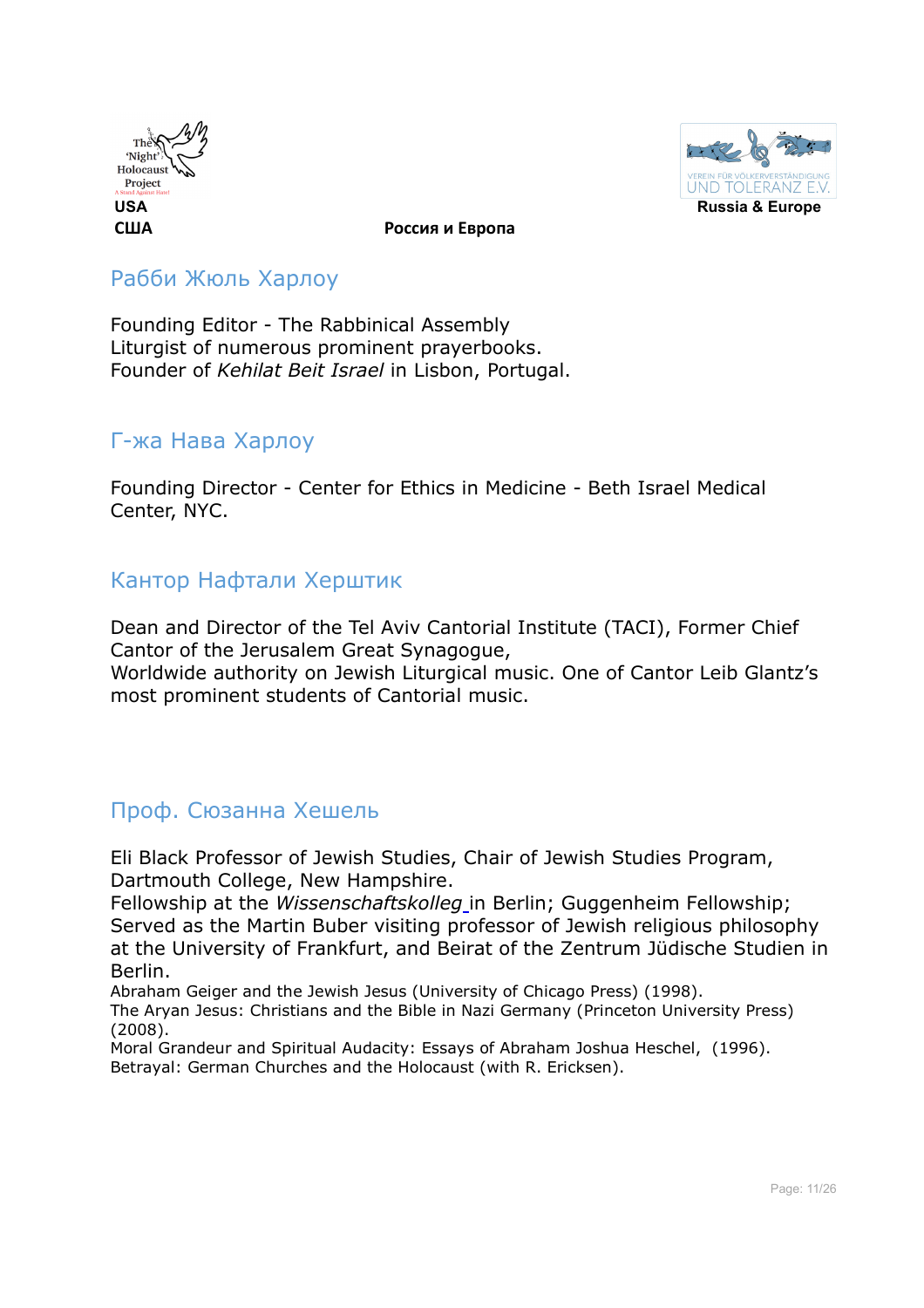



### Маэстро Элли Яффе

Conducted (among others): TheIsraelPhilharmonic Orchestra, JerusalemSymphony Orchestra, IsraelSymphonyRishonLetzion, IsraelChamberOrchestra, TheRoyalPhilharmonicOrchestra, TheBaltimoreSymphony, TheLiegePhilharmonicOrchestra, TheEuropeanPhilharmonicinFrance, TheBarcelonaOrchestra, TheBudapestOperaHouse, ViennaChamberOrchestra, TheViennaRadioorchestra, TheMexicanPhilharmonic, TheBolshoiTheaterOrchestra, Prague Symphony Orchestra.

Composer of Classical Music:

His first Symphony "Kaddish" performed by the Israel Philharmonic Orchestra under his direction as with the Baltimore Symphony. Awarded the Jerusalem Prize for his contribution to the world of Jewish Music.

Director of The Central Cantorial School in Petach-Tikva and the Jerusalem School for Cantorial Art.

Director of the Jerusalem Great Synagogue Choir, and the Europe-Israel Foundation for the Advancement of Jewish Liturgical Music.

### Президент Хауке Ягау

Президент региона Ганновер (Германия) с 2006 года Спонсор концерта памяти жертв Холокоста "Ночь" в Ганновере (январь 2020 года)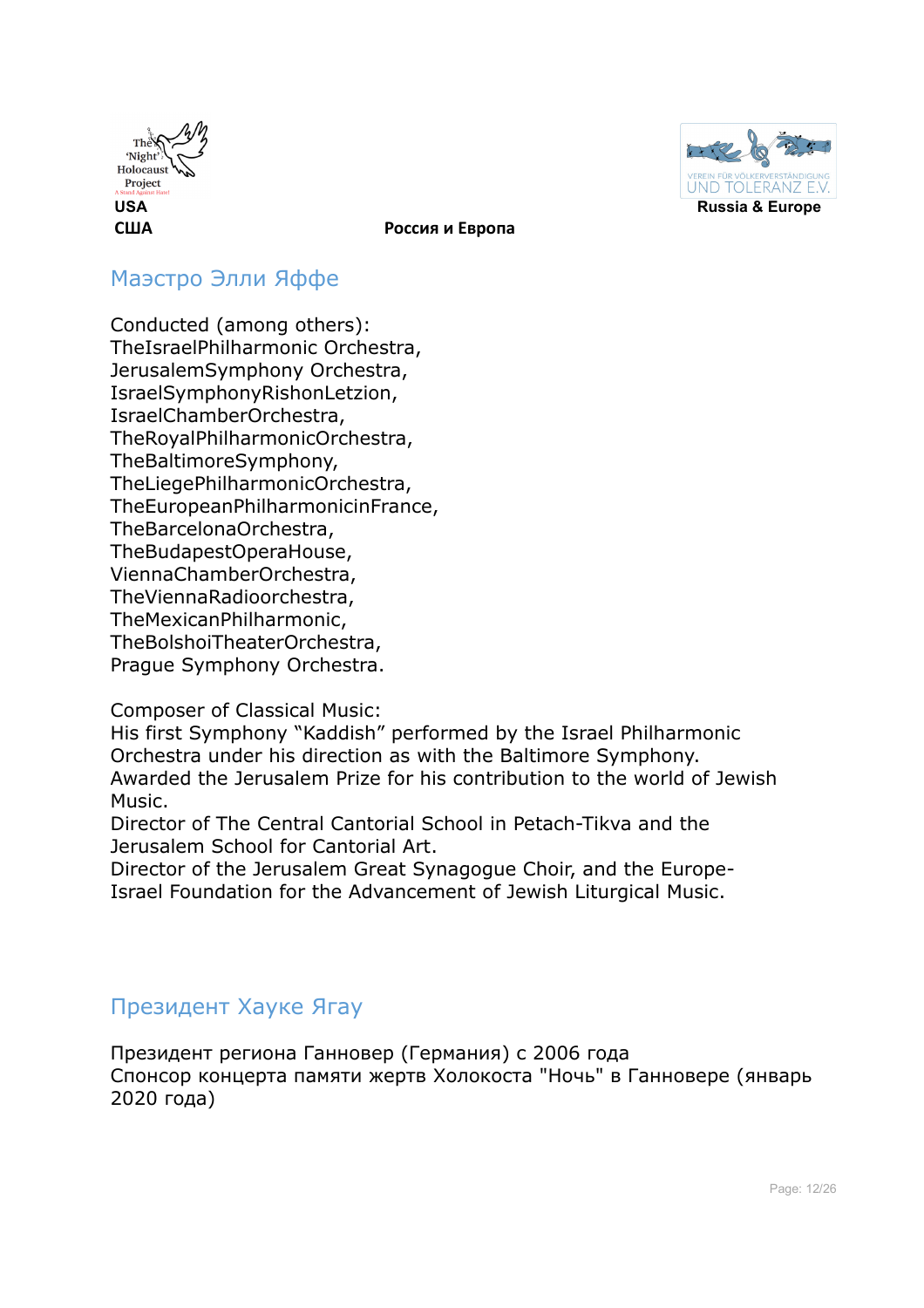



### Г-жа Дженнифер Янкель

Chair of London based Jewish Music Institute (JMI) Board of Trustees since 2011.

### Проф. Стивен Т. Кац

Former co-chair of the Academic Committee of the United States Holocaust Memorial Museum.

Chair of the Holocaust Commission of the Memorial Foundation for Jewish Culture.

Academic Advisor to the Chair of the 31 countries that belong to the International Holocaust Remembrance Alliance (IHRA).

Awarded the University of Tübingen's Lucas Prize for Holocaust studies in 1999.

Distinguished Achievement Award for Holocaust Studies and Research by the Holocaust Education Foundation of Northwestern University.

*The Holocaust in Historical Context,* vol. 1 (1994).

*The Impact of the Holocaust on Jewish Theology* (2005).

*Wrestling with God: Jewish Theological Responses During and After the Holocaust* (2007). *Elie Wiesel: Jewish, Literary, and Moral Perspectives, (Indiana University Press) (2013).*

### Алекс Кляйн

Covener and founder - European Cantors Association.

Executive Member - The Jewish Representative Council of Greater Manchester, UK.

Former head - Cantorial branch of the Jewish Music Institute (JMI), London, UK.

World Expert on Jewish Liturgical Music.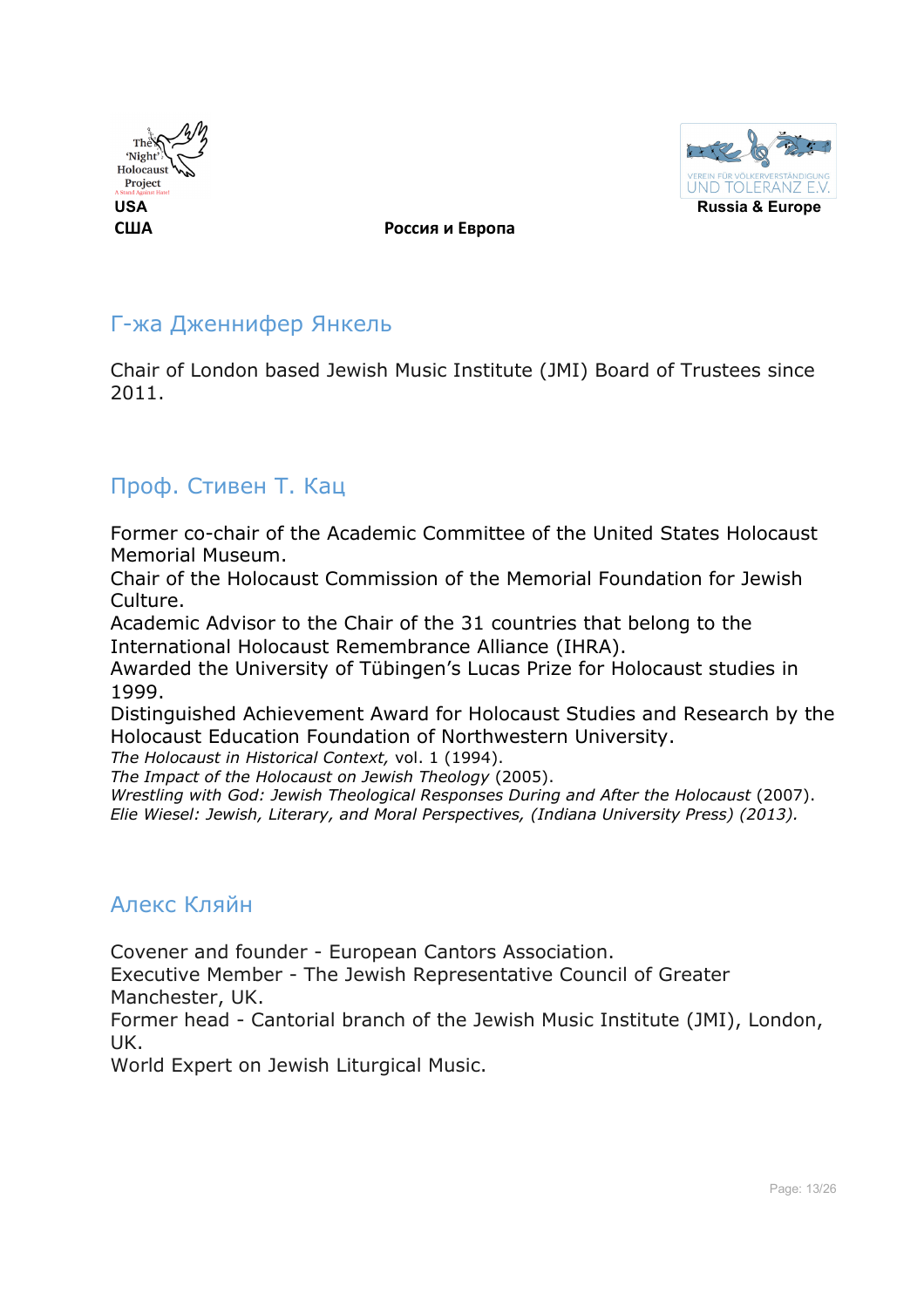



### Проф. Генри Ф. Найт

Professor of Holocaust and Genocide Studies,

Director of the Cohen Center for Holocaust Studies at Keene State College, New Hampshire.

Serves on the Church Relations Committee of the US Holocaust Memorial Museum in Washington, DC.

Served as Director of the Council for Holocaust Education of Tulsa, Oklahoma

Served two institutions as chaplain and as member of their respective departments of religion: The University of Tulsa and Baldwin-Wallace College in Berea, Ohio.

*Confessing Christ in a Post-Holocaust World (Greenwood Press) (2000).*

*Celebrating Holy Week in a Post-Holocaust World (Westminster John Knox Press) (2005). Locating God: Placing Ourselves in a Post-Shoah World," in Fire in the Ashes: God, Evil, and the Holocaust, ed. by J. Roth and D. Patterson (University of Washington)(2005).*

### Себастьян Кох

Internationally acclaimed German television and film actor. 2007 Academy Award winning film *'The Lives of Others'* as East German playwright Georg Dreyman. Koch was awarded for his role as Georg Dreyman with the Globo d'oro, the Quadriga and the Bambi Awards. Other major film roles:

Steven Spielberg's film *'Bridge of Spies.'*

Costa Gavras film '*Amen' -* that addressed the Vatican's role regarding the Holocaust.

Paul Verhoeven's film *'Black Book' -* playing a Nazi Officer who falls in love with a Jewish resistance member.

Tom Hooper's film *'The Danish Girl' -* which dealt with the issue of sex reassignment surgery.

Kai Wessel's film 'Fog in August*'* - that addressed the Nazi's euthanasia program.

In the Showtime TV series *Homeland* - as billionaire philanthropist Otto During.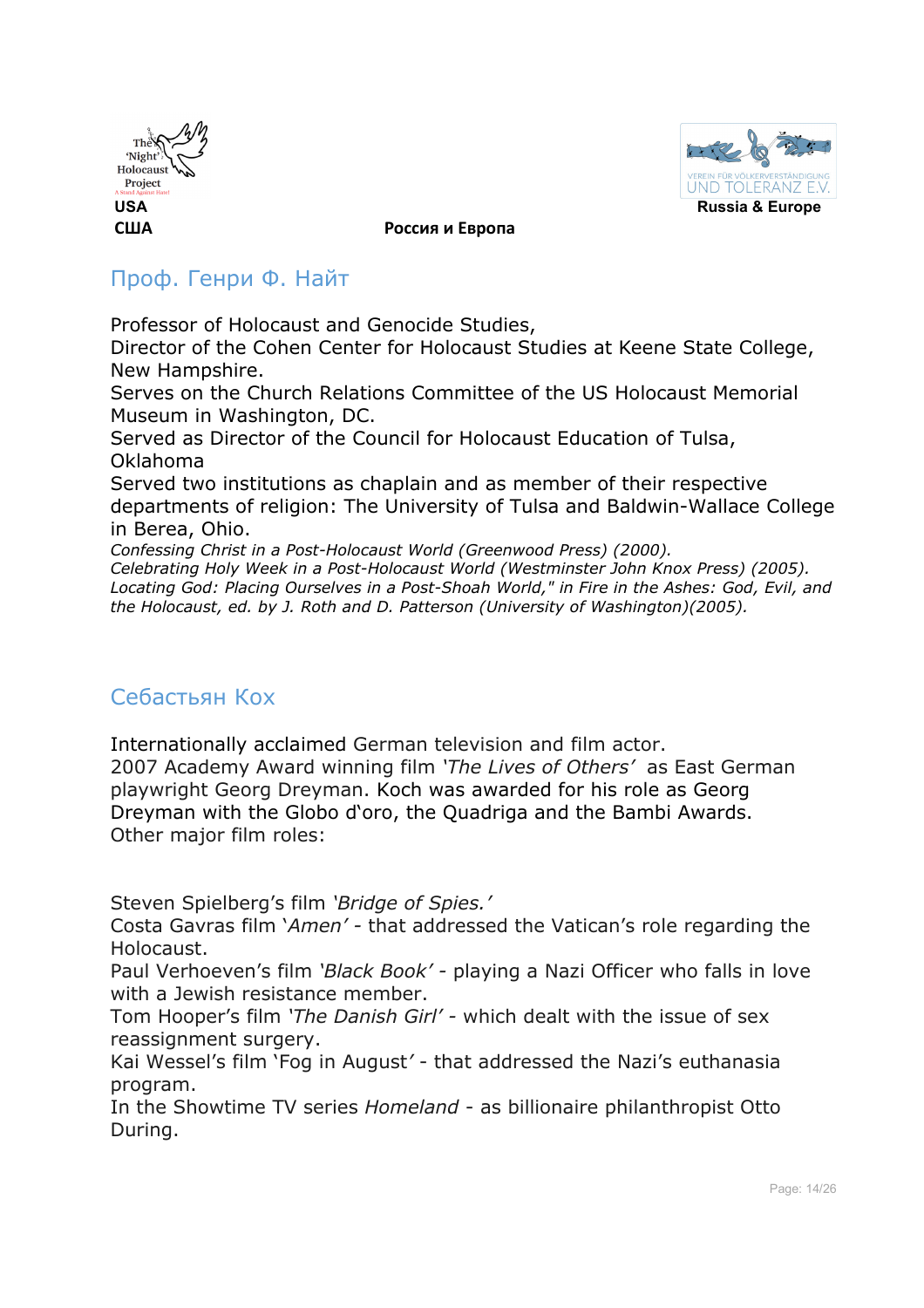



Sebastian Koch is one of the most internationally sought after German actors of his generation. After stage engagements in Berlin, Bochum and Darmstadt, he succeeded in what no actor has achieved for more than 30 years: in 2002 he was twice

awarded the Grimme Prize. Since July 2019 he is a member of the Academy of Motion Pictures Arts and Sciences (AMPAS).

In addition to his acting, he inspires audiences with his symphonic-scenic reading such as "The Kreutzer Sonata" after L. Tolstoy, which he dramaturgically edited and conceived the production as a stage play with piano and violin.

In January 2020, Sebastian Koch performed the excerpts from Elie Wiesel's memoir 'Night' at the 'Night' Concert at the at the 3,600-seat "Kuppelsaal" Hanover Congress Centrum, Germany.

### Кантор Абе Любин

President of the Cantors Assembly (1995-1997).

Cantor Emeritus at Congregation *Beth El* in Bethesda, Maryland. Doctor of Music from The Theological Seminary of America.

Former editor of the *Journal of Synagogue Music*. Author of *Siddur 101.* 2009 Cantors Assembly mission to concentration camps in Poland. 1989 Cantors Assembly mission to the Soviet Union to encourage Jewish Cantors to teach, conduct services, and hold discussions on musical and liturgical subjects inside the Soviet Union.

### Раби Израэль Меир Лау

Former Chief Rabbi of the State of Israel (1993-2003); Currently Chief Rabbi of the city of Tel Aviv.

Chairman of *Yad VaShem (2008).* Surviver as a small child (8) from the *Buchenwald* Nazi Extermination camp.

Israel Prize Laureate (2005) for lifetime achievement and special contribution to society and the State of Israel.

*Do Not Raise a Hand Against the Boy (2000) - Hebrew memoir about his experiences in the Holocaust.*

*Out of the Depths (Sterling Publishing, 2011) - English translation of the above.*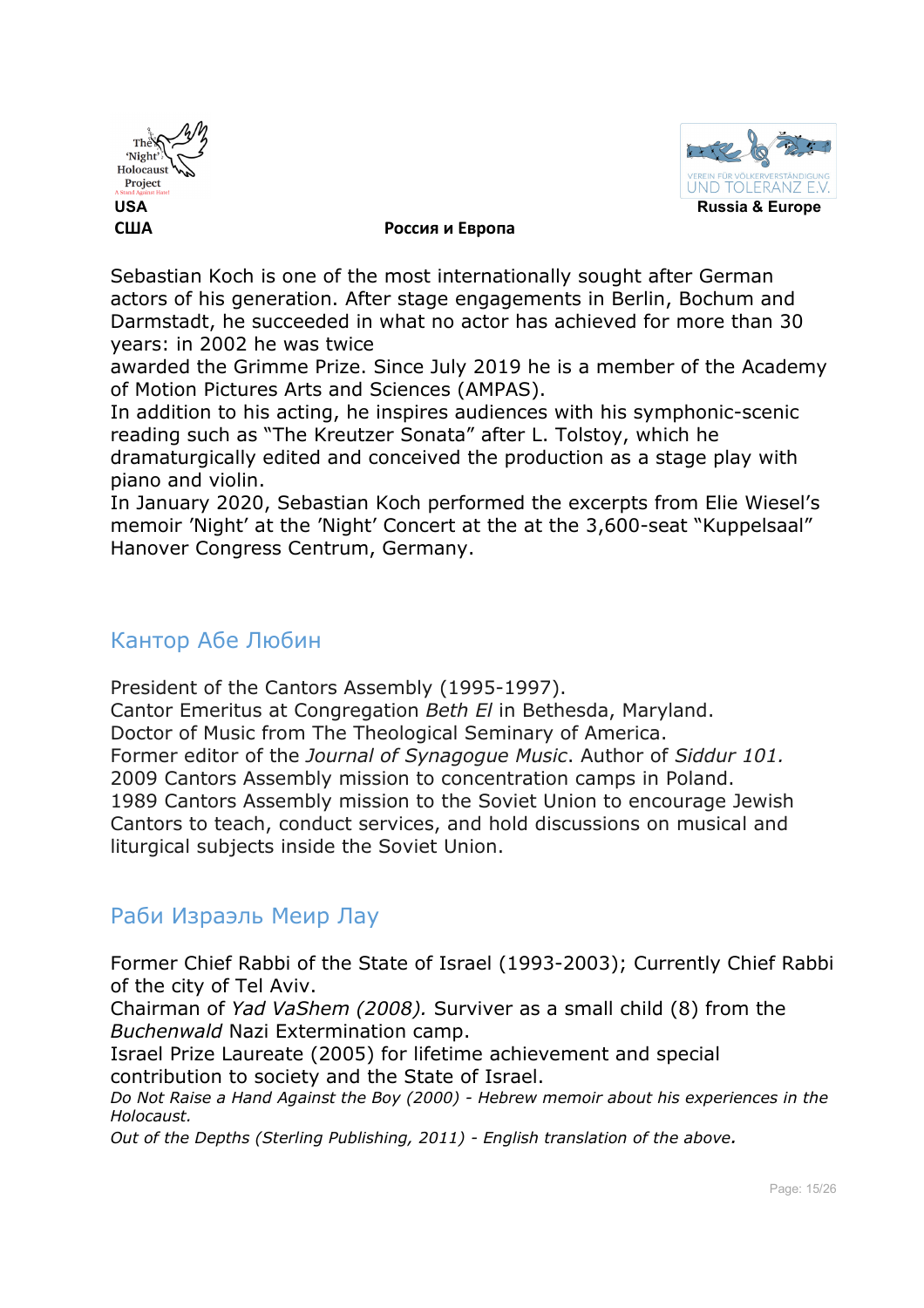



### Проф. Стюарт Либман

Professor Emeritus of History and Theory of Cinema at Queens College, City University of New York.

Published widely on films about the Holocaust, French, German, Soviet, Czech, and American avant-garde cinema.

Created the Center for Advanced Holocaust Studies at the US Holocaust Memorial Museum where he conducted research for his project "The Construction of the Holocaust in Cinema, 1944-1949."

*Claude Lanzmann's Shoah: Key Essays. editor, (Oxford University Press) (2007). Jean Renoir: A Centenary Tribute. Persistence of Vision* - *editor, (1996). Berlin, 1945: War and Rape; Liberators Take Liberties - Co-Editor w/A. Michelson, (1995)*.

### Кантор Бени Майснер

Chief Cantor and Music Director of Holy Blossom Temple in Toronto, Canada. Conductor and Music Director of Toronto's

Jewish Chamber Choir.

Executive Board of Cantors Assembly of America and VP of the American Conference of Cantors, Honorary Doctorate in Music from the Hebrew Union College - Jewish Institute of Religion.

### Кантор Йозеф Маловани

Chief Cantor of Fifth Avenue Synagogue, New York City since 1973. Distinguished Professor of Liturgical Music at the Belz School of Jewish Music, Yeshiva University, New York.

Rector of The Institute of Jewish Traditional Liturgical Music, Leipzig and Berlin, Germany.

Former dean of The JDC Moscow Academy of Jewish Music.

Internationally famous Concert Artist of Jewish Liturgical Music incorporating much of Cantor Leib Glantz's Music.

World authority on authentic traditional Jewish Prayer Music.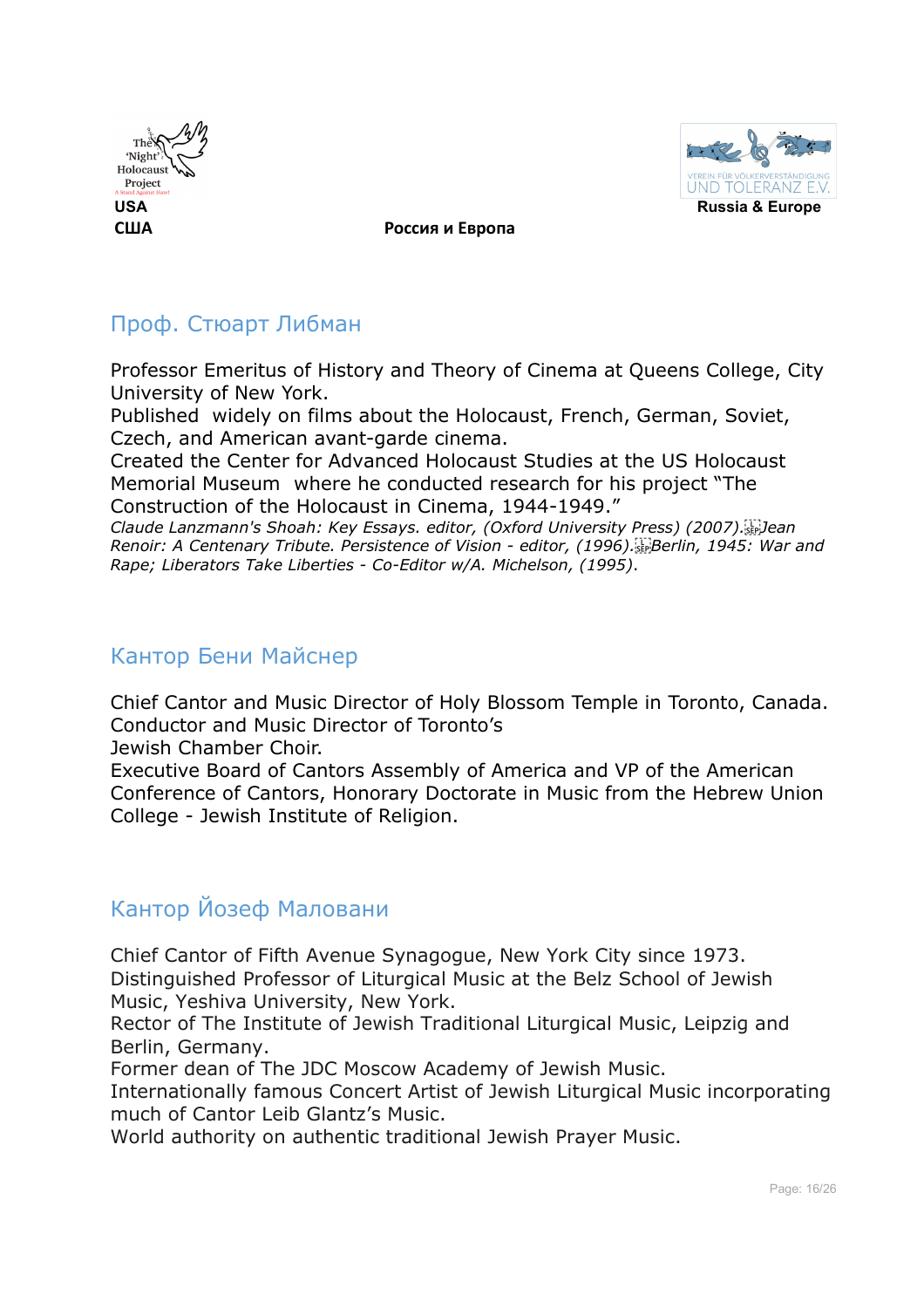



Honorary President of the Cantorial Council of America. Former Chairman of the Board of The American Society for Jewish Music.

### Маэстро Зубин Мета

Founder of the Bombay Symphony Orchestra. Conductor of the Vienna, Berlin and Israel Philharmonic Orchestras. Music Director of the Montreal Symphony Orchestra (1961 to 1967) and the Los Angeles Philharmonic Orchestra (1962-1978). Music Director of the Israel Philharmonic Orchestra since 1969. Music Director of the New York Philharmonic (1978-1991). Chief Conductor of the Orchestra del Maggio Musicale Fiorentino in Florence (1985-2017).

### Проф. Роберт Ф. Мэлсон

Professor Emeritus of Political Science at Purdue University, Indiana. Past President of the International Association of Genocide Scholars (IAGS), and Distinguished Professor in the Strassler Center for Holocaust and Genocide Studies at Clark University, Worcester, MA.

*False Papers* (University of Illinois Press) (2000). *Revolution and Genocide: On the Origins of the Armenian Genocide and the Holocaust* (University of Chicago Press) (1992/6). *Paradigms of Genocide: The Holocaust, the Armenian Genocide, and Contemporary Mass Destructions*.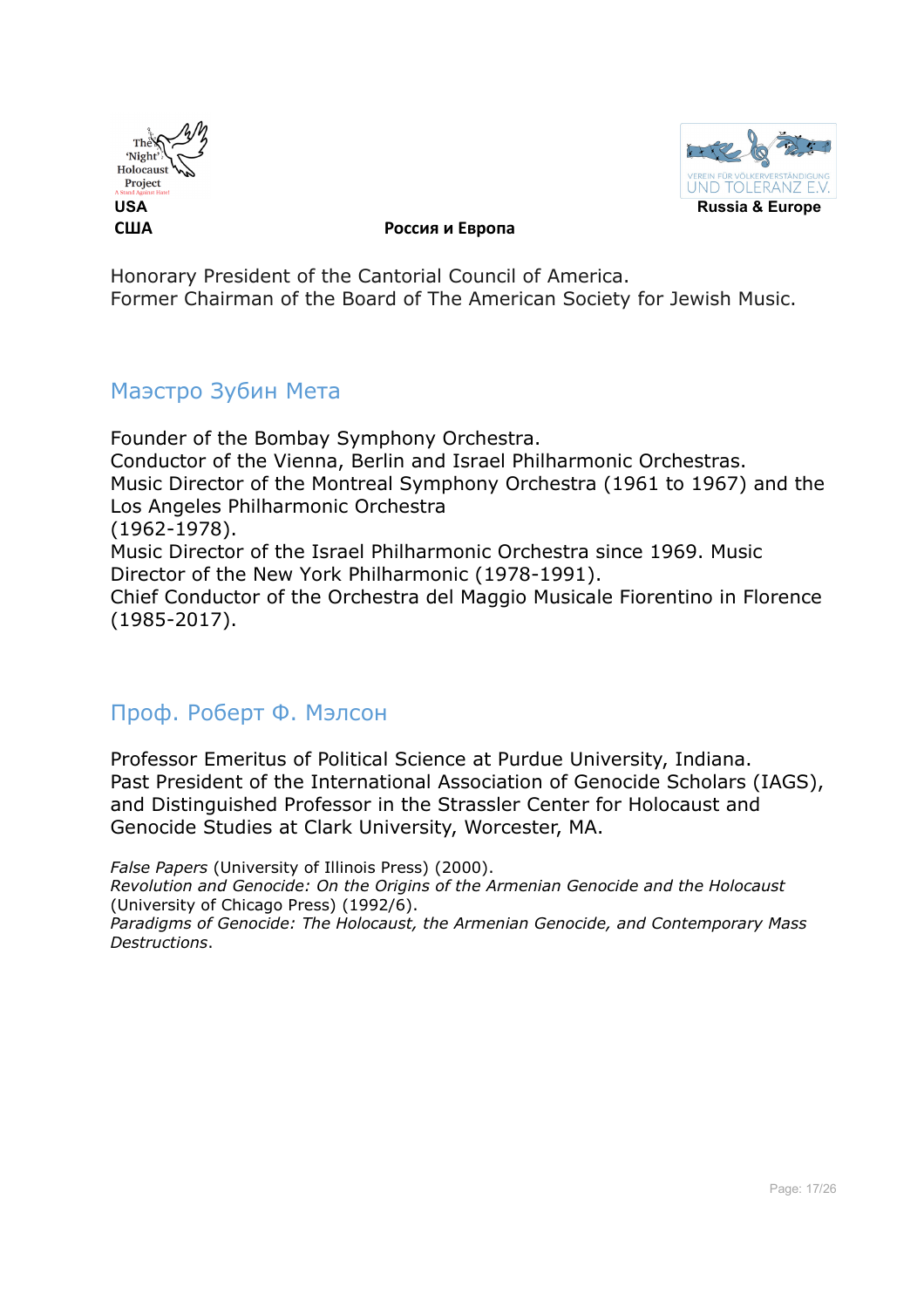



### Проф. Пол Мойзес

Chair of the Religious Studies and Humanities Dept. at Rosemont College, PA.

Co-editor of The Journal of Ecumenical Studies.

Founder and co-editor of Religion in Eastern Europe.

Author of 17 books, among them:

Balkan Genocides: Holocaust and Ethnic Cleansing in the Twentieth Century. Lanham, Rowman & Littlefield, 2011.

Yugoslavian Inferno: Ethnoreligious Warfare in the Balkans. New York: Continuum, 1994.

### Маэстро кантор Джозеф Нэсс

Composer and Symphony conductor, Cantor of the Beth El Temple in West Hartford, Connecticut, since 1990.

Creator and artistic director of the Leib Glantz music of the 'Night' Concert. Joseph Ness is the composer, orchestrator, and arranger of hundreds of musical compositions spanning both the liturgical and concert genres. He has been commissioned by major musical figures such as Lukas Foss and Fred Sherry.

Joseph Ness holds a Master degree in Music & Composition from Manhattan School of Music, NY, and a Masters degree in Sacred Music from the College of Jewish Music of the Jewish Theological Seminary, NY.

Throughout his illustrious career he has been commissioned by several famous orchestras and ensembles, including the Brooklyn Philharmonic, Los Angeles Jewish Symphony, Manchester Orchestra (England), American Symphony Orchestra,

Jerusalem Great Synagogue Choir, The Group for Contemporary Music, and the Washington Festival Orchestra.

As conductor, Joseph Ness has led choral-orchestral masterpieces such as "The German Requiem" (Brahms), "The Symphony of Psalms" (Stravinsky), "Choral Fantasy" (Beethoven), and "Elijah" (Mendelssohn), in addition to a wide variety of

orchestral and chamber instrumental music.

As composer, Joseph Ness has composed "Jacob's Ladder", "The Akedah" (2005), and "Sarah and Hagar" (premiered at the University of Hartford in 2006).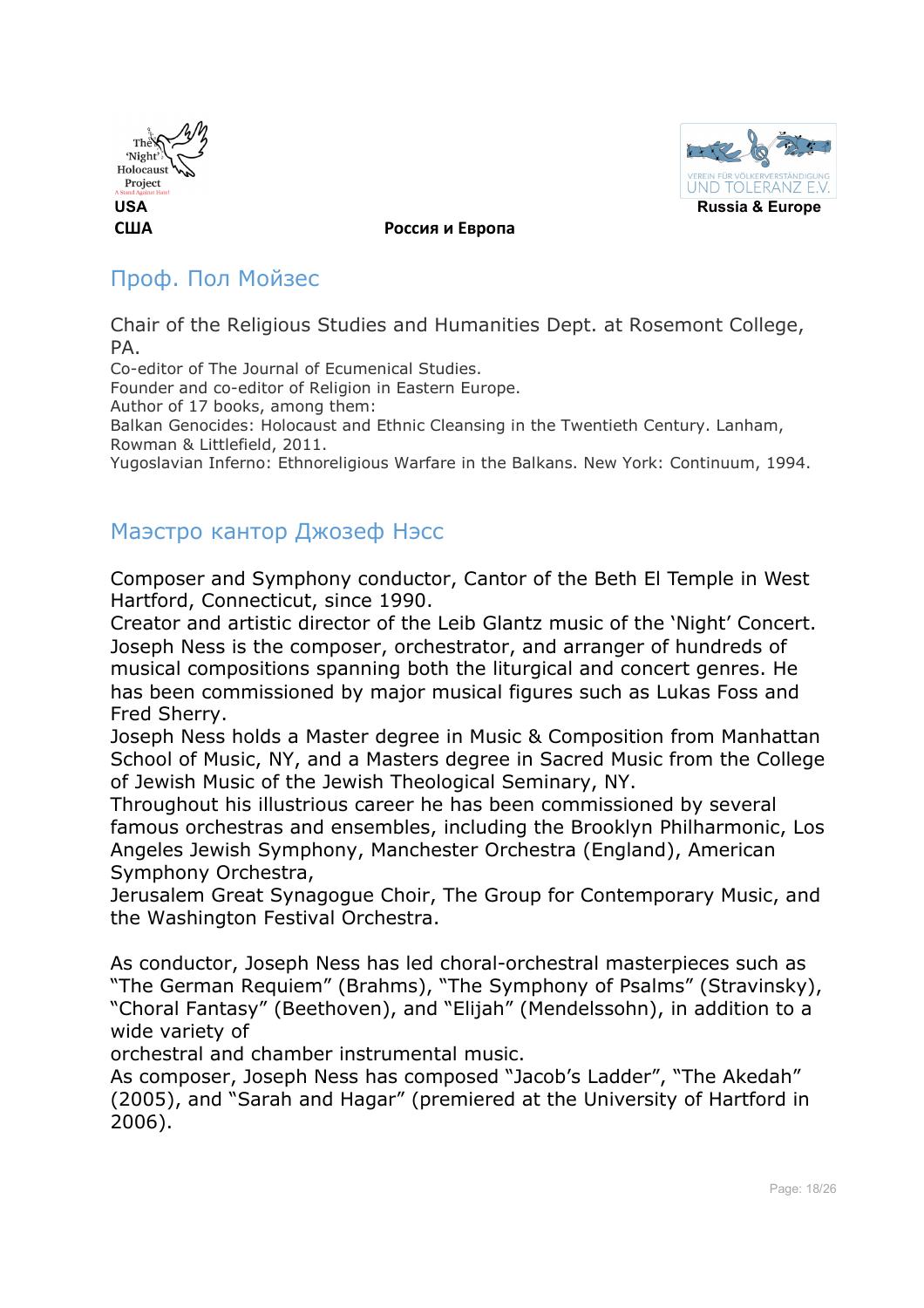



### Проф. Дэвид Паттерсон

Hillel A. Feinberg Chair in Holocaust Studies, Ackerman Center for Holocaust Studies,

University of Texas, Dallas, Texas.

*Emil L. Fackenheim: A Jewish Philosopher's Response to the Holocaust (Syracuse University Press) (2008).*

*Open Wounds: The Crisis of Jewish Thought in the Aftermath of Auschwitz (University of Washington Press) (2006).*

*Along the Edge of Annihilation: The Collapse and Recovery of Life in the Holocaust Diary (University of Washington Press) (1999).*

*Sun Turned to Darkness: Memory and Recovery in the Holocaust Memoir (Syracuse University Press) (1998).*

### Проф. Джон Т. Павликовски

Professor of Social Ethics and Director of the Catholic-Jewish Studies Program at Bernardin Center for Theology and Ministry.

Founding member of the Catholic Theological Union.

Serves on the Executive Committee of the Council of the US Holocaust Museum in Washington DC.

*Two Faiths, One Covenant - ed. with E. Korn (Rowman & Littlefield Publishers) (2005). Ethics in the Shadow of the Holocaust: Christian and Jewish Perspectives - ed. with J. Banki (Sheed & Ward) (2001).*

*Good and Evil After Auschwitz: Ethical Implications for Today - ed. with J. Bemporad & J. Sievers (Ktav Publishing House) (2000).*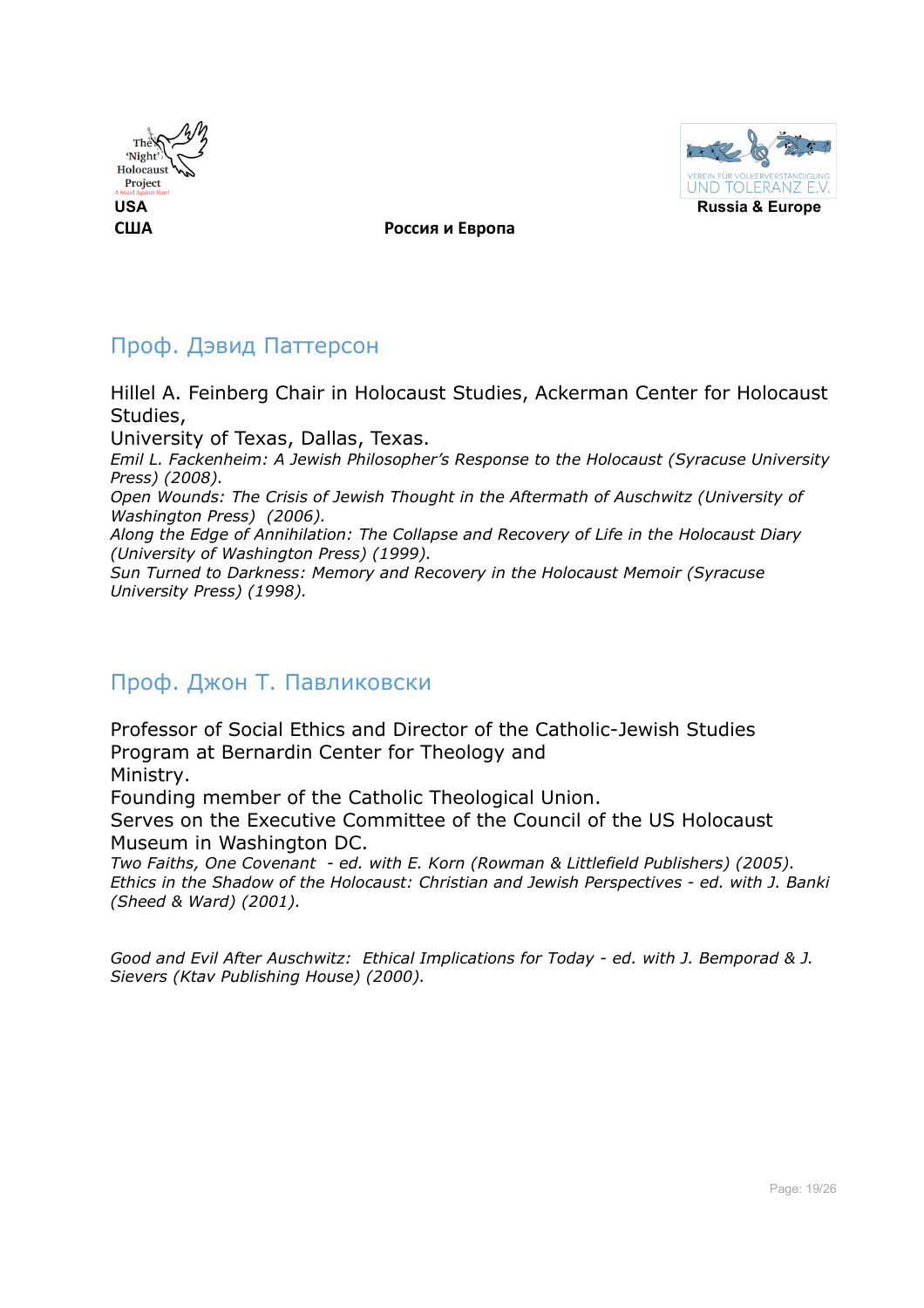



### Кантор Эмануэль К. Перлман

Lyric tenor, composer, lecturer, recording artist, civic leader and clergyman. Senior Cantor at the Chizuk Amuno Congregation, Baltimore, Maryland. Doctorate in Music, honoris causa, from the Jewish Theological Seminary, New York.

Head of 'Destination Peace' - a global movement connecting people around the world through the common language of music.

Performed with the Baltimore Symphony Orchestra and lectured on the life of Leonard Bernstein with revered BSO conductor Marin Alsop.

Noted recordings: Generations:Father and Son, Face to Face, Spiritual Ambrosia (Arabesque) and Destination Peace (Cala Records).

### Д-р Андре Перри

Member of the Order of Canada, widely acknowledged as a pillar of the Canadian music industry. Musician, producer, composer, recording engineer and studio designer, founding member of L'ADISQ and CIRPA. Perry created "Le Studio" (1974-1989), which hosted the world's most popular artists including David Bowie, Sting, the Police, Keith

Richards, Chicago, RUSH, Bryan Adams, Asia, Cat Stevens, and the Bee Gees.

Кантор Алиса Померанц-Боро

Президент Ассамблеи канторов Америки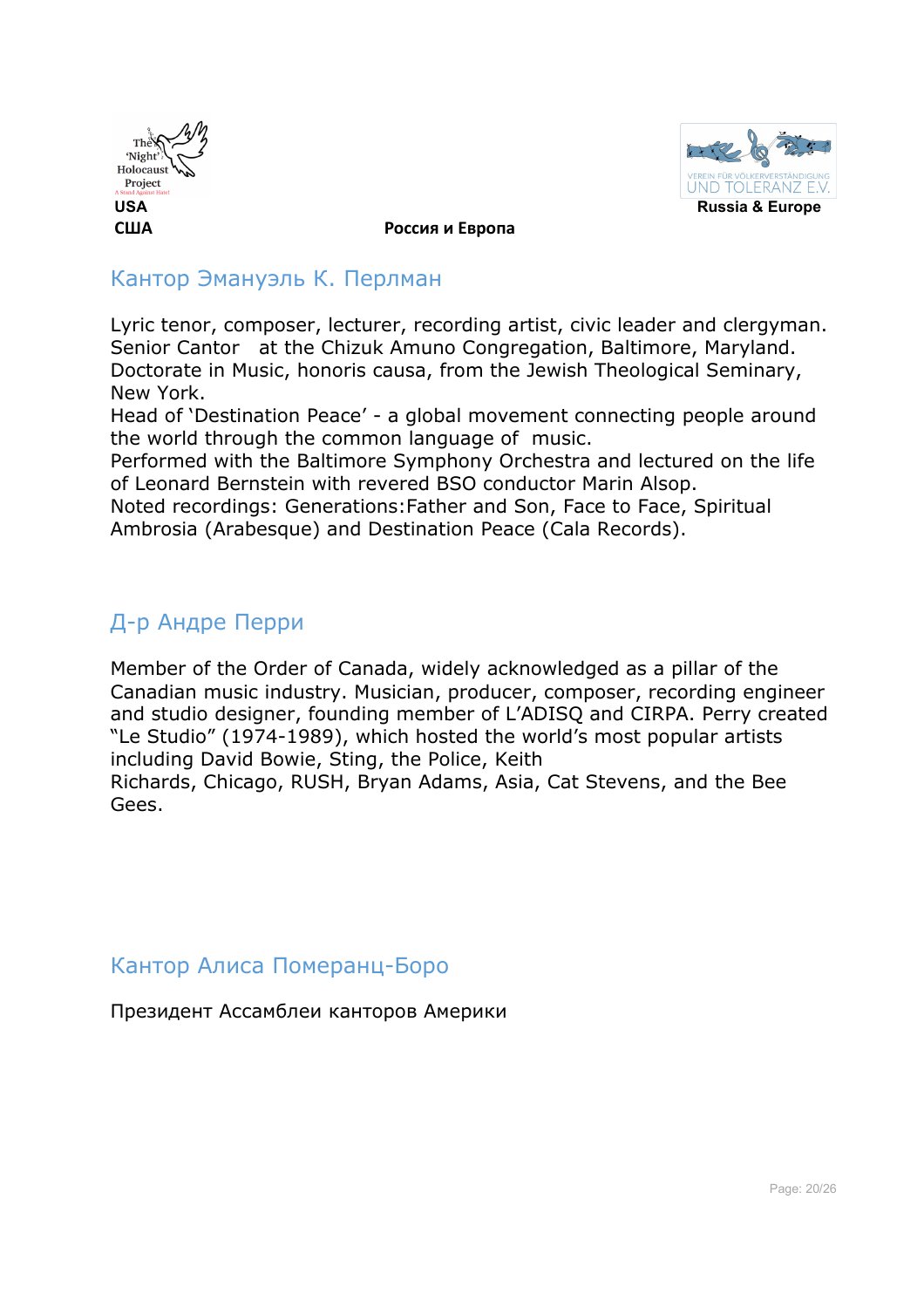



### Д-р Йоэль Раппель

Founder and former director of the Elie Wiesel Archive at Boston University. Curator of Florida State University exhibition - "The life of Elie Wiesel - Before, During and After the Holocaust." Author of 32 books. Editor of the Hebrew editions of Elie Wiesel's books, among them: Memory and Awareness of the Holocaust in Israel (1998). Three million - The Holocaust in the U.S.S.R (2001). The New Face of Hatred - Anti-Semitism in the Third Millennium, 2002 Hebrew Edition of 15 Elie Wiesel's books (2002-2013). Where Are My Jewish People - Collection of Elie Wiesel articles (2009). The Jewish Soul - Three new books of Elie Wiesel: 'The Biblical Soul,' 'The Talmudic Soul' and 'The Hasidic Soul.'

### Проф. Элвин Розенфельд

Director, Inst. for the Study of Contemporary Antisemitism, Indiana University.

Irving M. Glazer Chair in Jewish Studies, Indiana University, Bloomington IN. Special Adviser to the Chairman of the United States Holocaust Memorial Council.

*Confronting the Holocaust: The Impact of Elie Wiesel* (Indiana University Press) (1979). *The End of the Holocaust* (Indiana University Press) (2011); *German, Hebrew, Hungarian, and Polish translations.*

*Deciphering the New Antisemitism* (Indiana University Press) (2015).

### Проф. Джон К. Рот

Edward J. Sexton Professor Emeritus of Philosophy, Claremont McKenna College, Washington.

Director of the Study of the Holocaust, Genocide, and Human Rights. Served on the United States Holocaust Memorial Council.

Chaired the Readers Committee for the Elie Wiesel Prize in Ethics.

*A Consuming Fire: Encounters with Elie Wiesel and the Holocaust,* (1979).

*Approaches to Auschwitz: The Holocaust and Its Legacy*, (Westminster John Knox Press) (2003).

*Holocaust Politics: Pope Pius XII and the Holocaust*, (Leicester University Press) (2002). *Will Genocide Ever End?* (Paragon) (2002).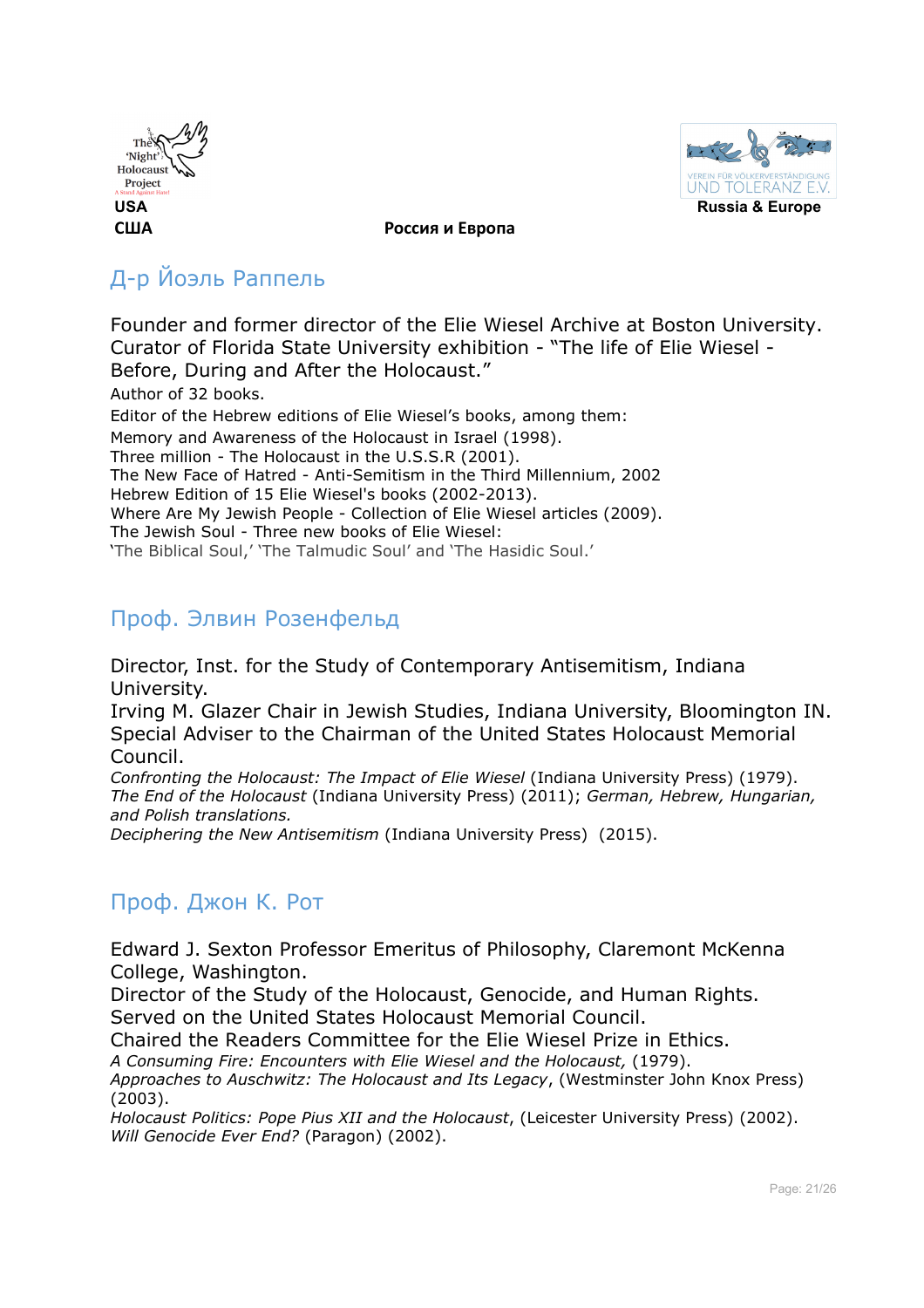



### Нава Сэмел

Published twenty books, plays, opera libretti, poetry and screenplays. Her books translated into 12 languages.

Her writing focuses on the second generation of Holocaust survivors in Israel.

Her characters are native born Israelis who confront their identity issues and deal with the scars of the painful past.

Her acclaimed novel *"And the Rat Laughed"* was adapted into an opera by Ella Milch-Sheriff in 2005.

Member of the board of directors of *Massuah*, the Institute for Holocaust Studies at Kibbutz *Tel Yitzchak.*

Member of the Board of Governors of *Yad Vashem* for many years. Nava Semel past away in 2017.

Hat of Glass, focuses on the children of Holocaust survivors. (1985) Translated into German, Italian and Romanian.

Flying Lessons, the story of a Holocaust survivor from Tunisia who teaches an Israeli girl how to fly. (Diane Pub Co) (1995).

And the Rat Laughed, Hebrew novel about the Holocaust, (2001), translated into German & English (Hybrid Publishers, Melbourne) (2008).

Isra Island, Hebrew novel, (2006), translated into English (Mandel Vilar Press) (2016).

### Маэстро проф. Ноам Шерифф

International composer and symphony conductor, Tel Aviv.

Professor of Music at the Hebrew University in Jerusalem, Tel Aviv University, the Musikhochschule in Cologne, and the

Mozarteum in Zalzburg.

Former Director of Tel Aviv University's Rubin Academy of Music, Director of the New Haifa Symphony Orchestra, and Music

Director of the Israel Symphony Orchestra Rishon Le-Zion. Composer of dozens of Classical Music compositions performed worldwide.

2011 Israel Prize Laureate for life Achievement in Music.

Noam Sheriff passed away in 2018. He inspired the original idea of creating the 'Night' Project with the music of Cantor and Composer Leib Glantz!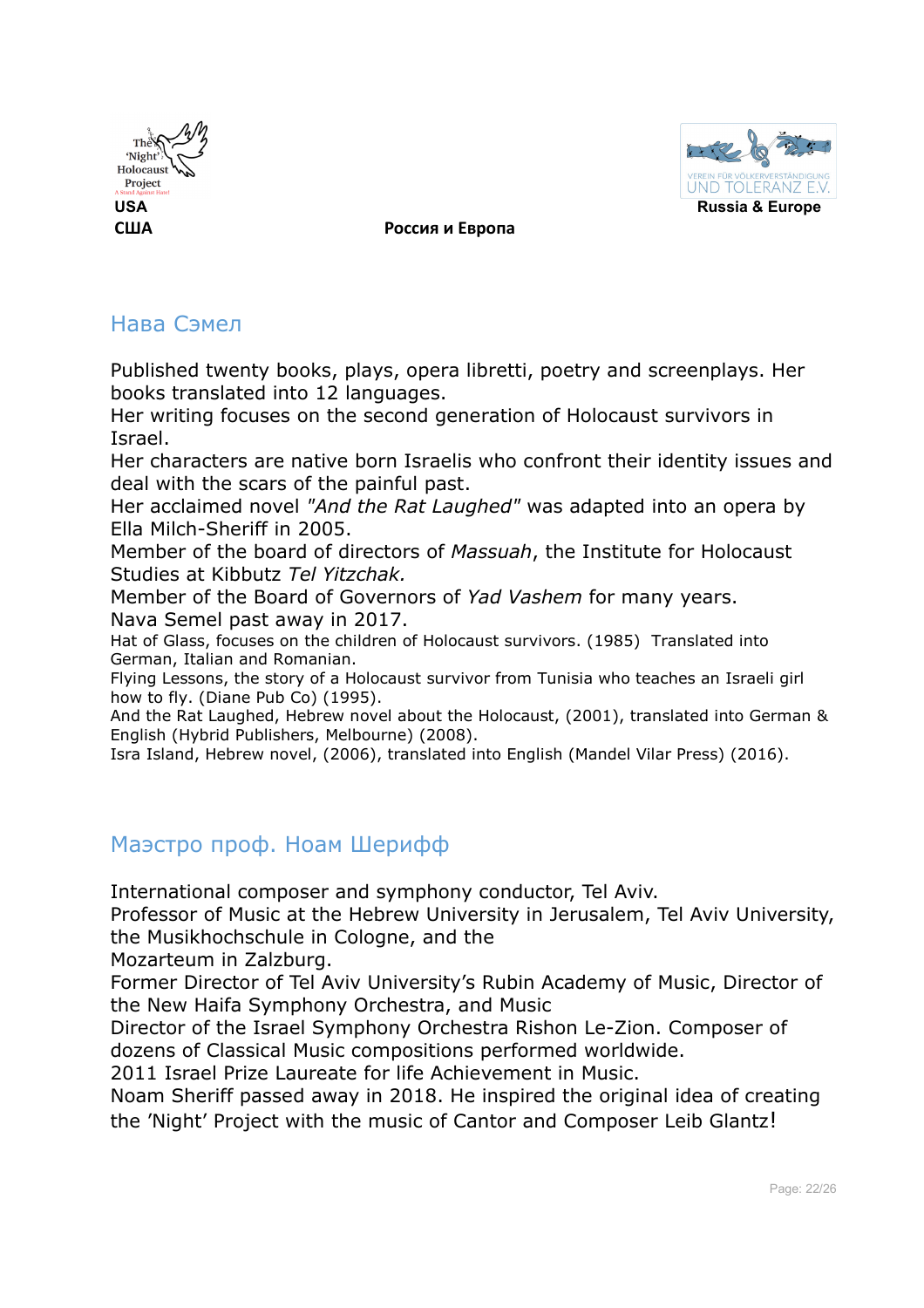



### Рабби Дэвид Стейнхардт

Honorary Doctorate of Divinity from The Jewish Theological Seminary. Senior Rabbinic Fellow at the Shalom Hartman Institute in Jerusalem. National board member of the Jewish Council for Public Affairs Committee (JCPA).

Serves on the Chancellor's Cabinet of The Jewish Theological Seminary. Serves on the advisory board of the Shalom Hartman Institute in Jerusalem. Senior Rabbi at *B'nai Torah* Congregation in Boca Raton, Florida.

### Проф. Майкл Зэгер

Florida Atlantic University's Dorothy F. Schmidt College Eminent Scholar in the Performing Arts and Director of the FAU Commercial Music Program. He is the recipient of 15 gold or platinum records and has served on the Board of Governors for the Florida Chapter of the Recording Academy (Grammy Awards).

Prof. Zager has produced, composed and/or arranged original music in a wide range of musical idioms, including commercials, albums, network television, and source and theme music for major motion pictures. He has produced Grammy Award-winning artists including Whitney Houston, Cissy Houston, Peabo Bryson, Luther Vandross, Denise Williams, Jennifer Holliday, Joe Williams, Arturo Sandoval, Herb Alpert, Olatunji and The Spinners.

Zager's original scores and original studio recordings were with Whitney Houston.

Under his professional guidance - the 'Night' Concert in Hannover, Germany was recorded and produced by 'Hoot/Wisdom Recordings' - a Florida Atlantic University label, to be presented to the 2020 Grammy Awards competition.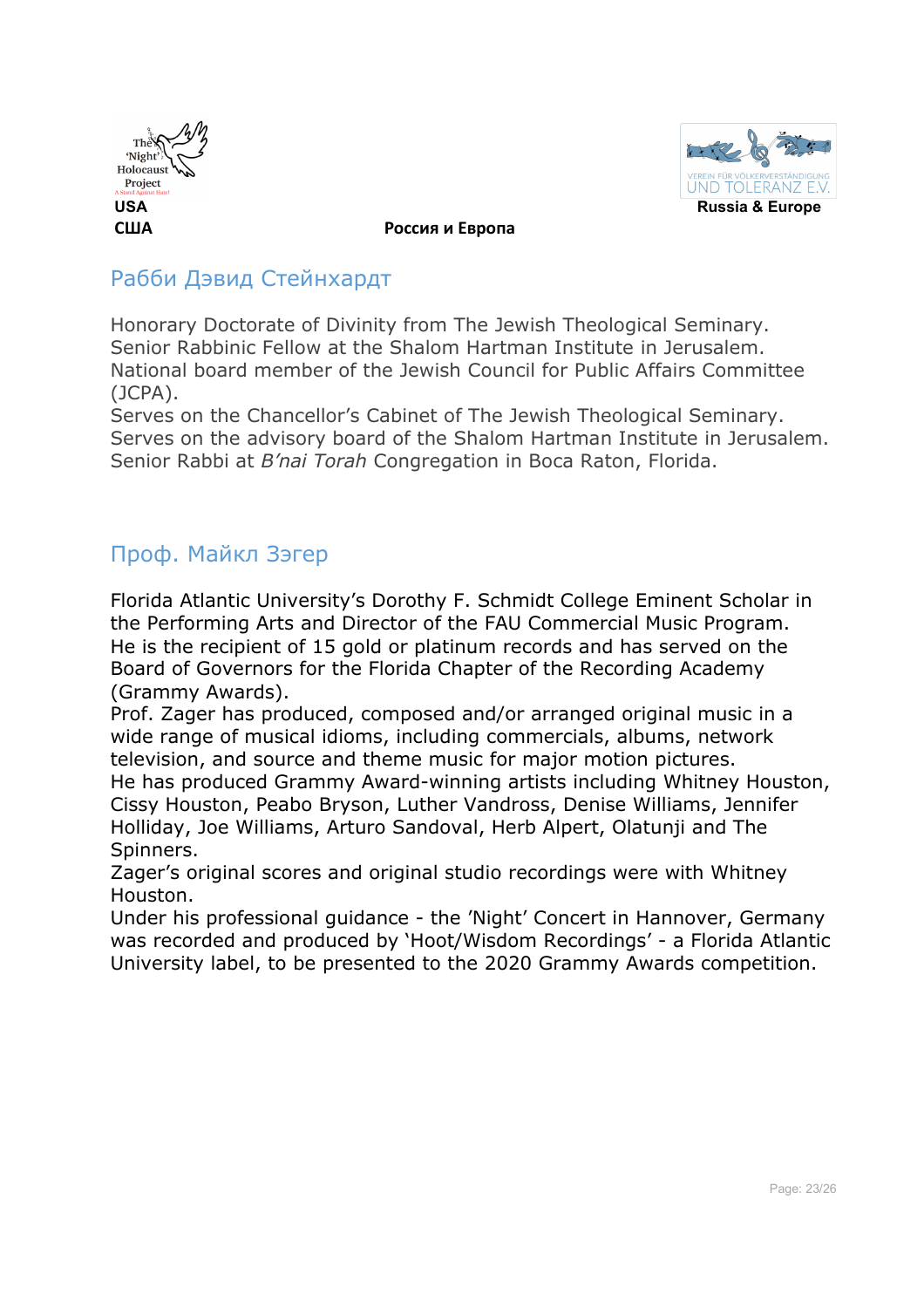





### Маттиас Дюстерхёфт

### Официальный представитель проекта памяти жертв Холокоста «Ночь» в Европе

Co-Founder of the Völkerverständigung und Toleranz Association Project engineer wind energy (Windwärts Energie GmbH, Hannover) Various activities in the field of remembrance culture in the city and region of Hannover (Arbeitskreis Bürger gestalten ein Mahnmal; Mädchenhaus der ehemaligen Israelitischen Gartenbauschule Ahlem etc.)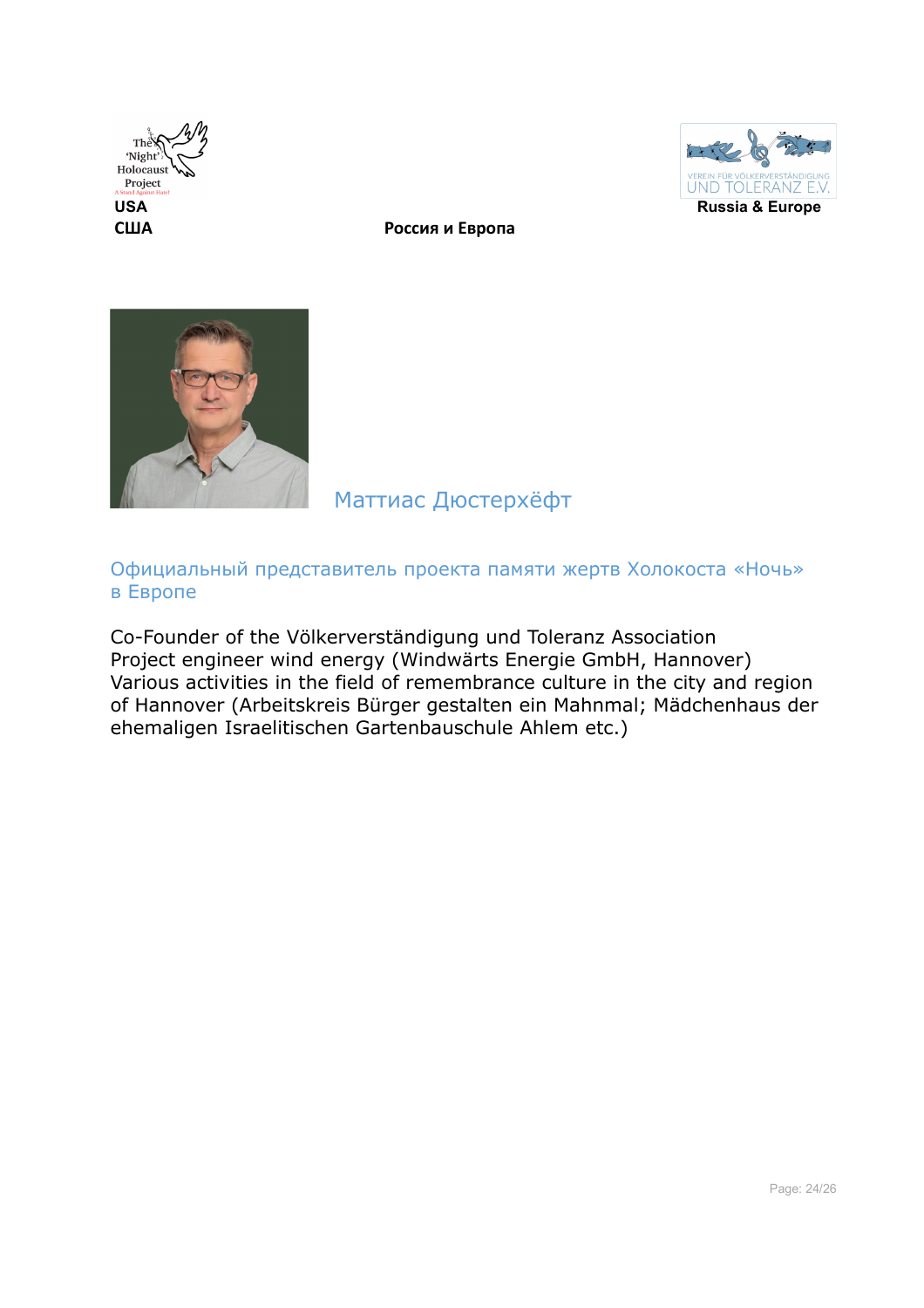



Рита Херрманн

Первый председатель, соучредитель и член правления ассоциации «Взаимопонимание и толерантность в межнациональных отношениях» (Ганновер, Германия)

Tax Consultant (consults among other clients: Protestant, Catholic, Jewish and Muslim nonprofit organisations)

### Йохен Херрманн

Co-Founder oft the Völkerverständigung und Toleranz Association Auditor and Tax Consultant (there in as a field of work: non-profit organisations)

### Фридеманн Ничке

Co-Founder of the Völkerverständigung und Toleranz Association Tax Advisor (financial and tax activities within Germany and Canada)

### Клаус Фельдманн

Технический директор (аудио и видео инженер) проекта памяти жертв Холокоста «Ночь» в Европе

Co-Founder of the Völkerverständigung und Toleranz Association He worked on more than 130 CD productions during the last 35 years as a musician, composer, arranger, producer, choir director and sound engineer Technical director (audio + video) for The Night Holocaust Project in Europe